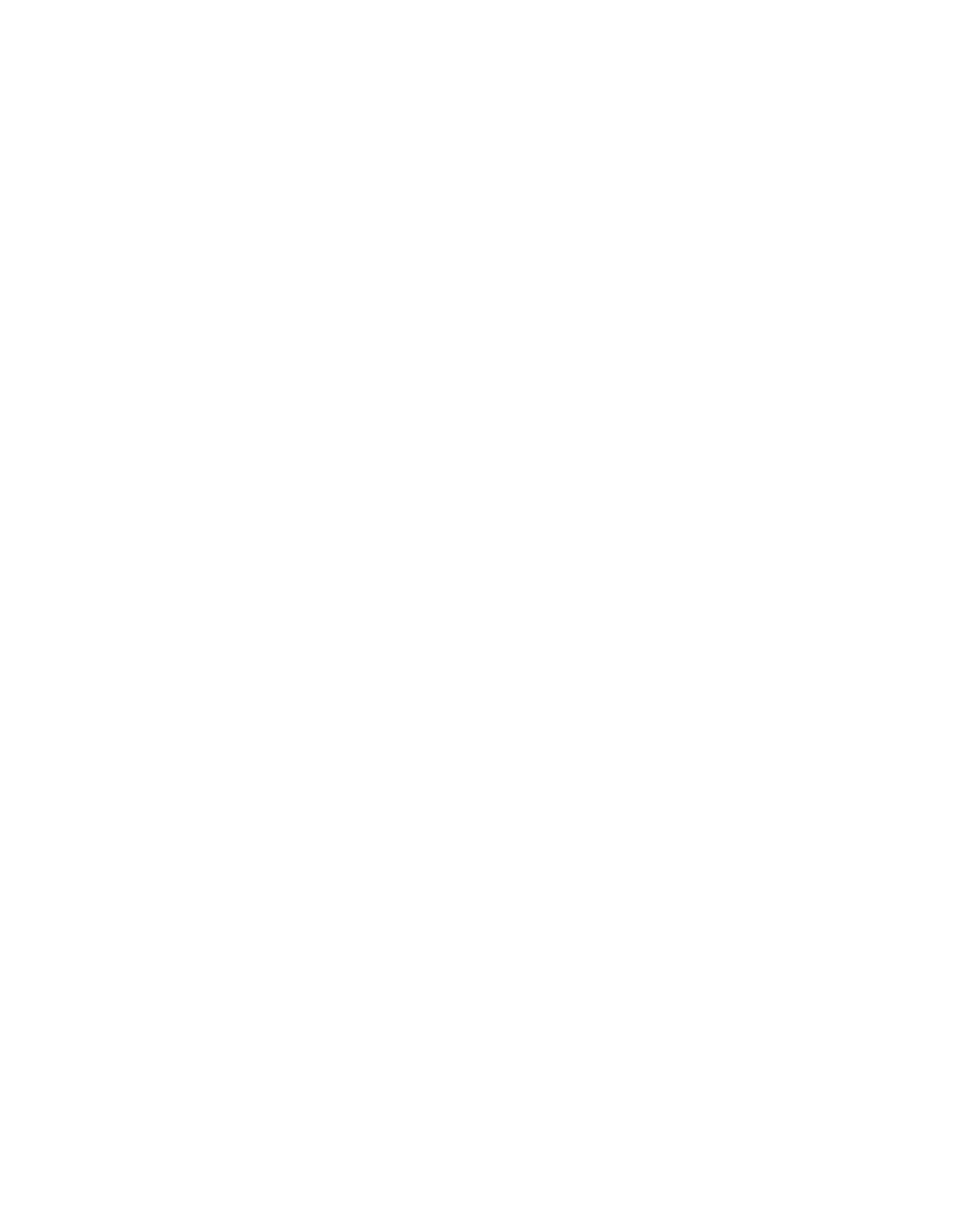#### Kluane National Park and Reserve Economic Impact Study

## **Background Paper #5 Economic Benefits Framework**

## **Table of Contents**

| 1              |  |                       |  |  |  |  |
|----------------|--|-----------------------|--|--|--|--|
| $\overline{2}$ |  |                       |  |  |  |  |
|                |  |                       |  |  |  |  |
|                |  |                       |  |  |  |  |
|                |  |                       |  |  |  |  |
| $\mathbf{3}$   |  |                       |  |  |  |  |
|                |  |                       |  |  |  |  |
|                |  |                       |  |  |  |  |
|                |  |                       |  |  |  |  |
|                |  |                       |  |  |  |  |
|                |  | $References \dots 20$ |  |  |  |  |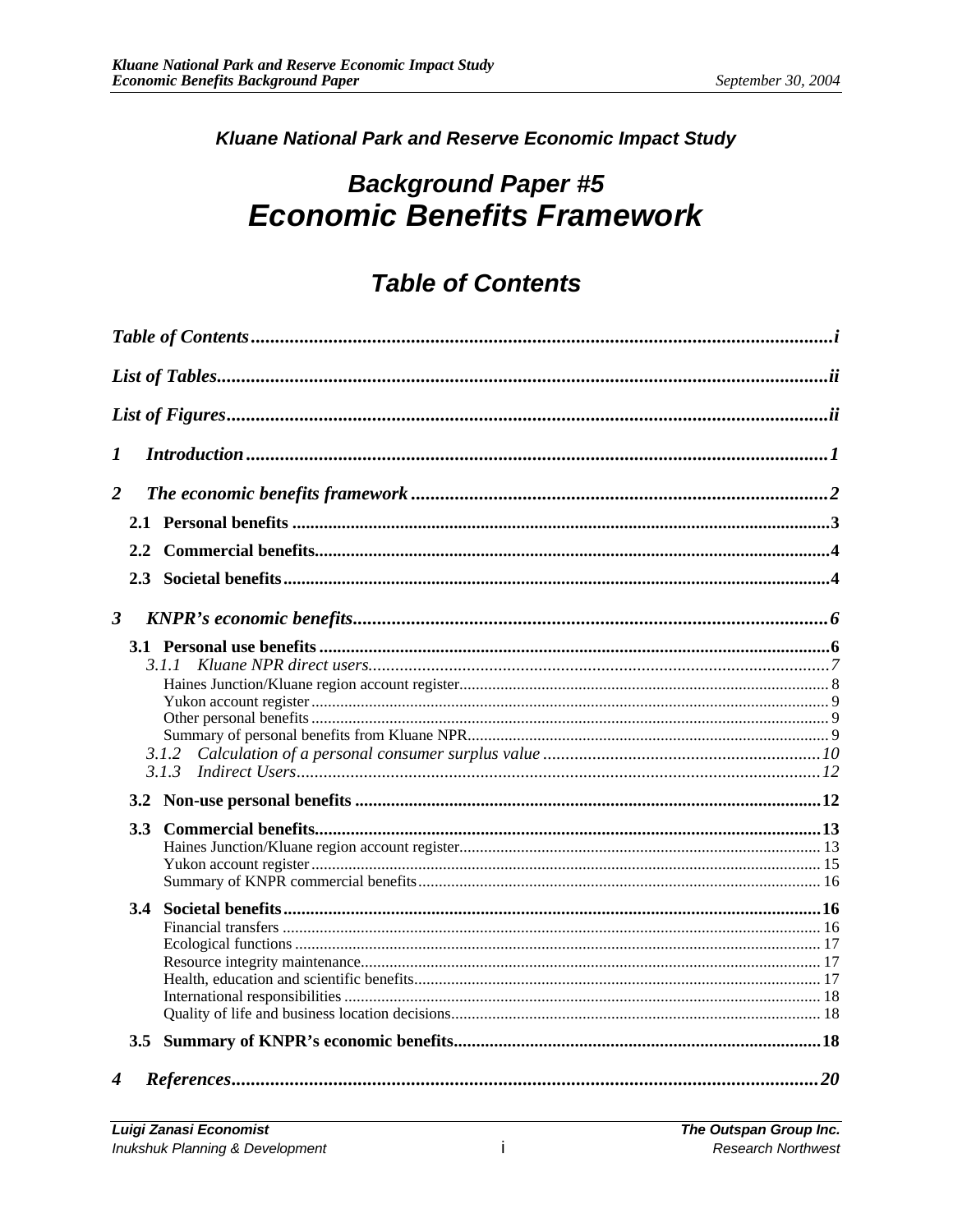## *List of Tables*

## *List of Figures*

| Figure 1 Generalized framework for estimating the benefits of parks and protected natural areas3 |  |
|--------------------------------------------------------------------------------------------------|--|
|                                                                                                  |  |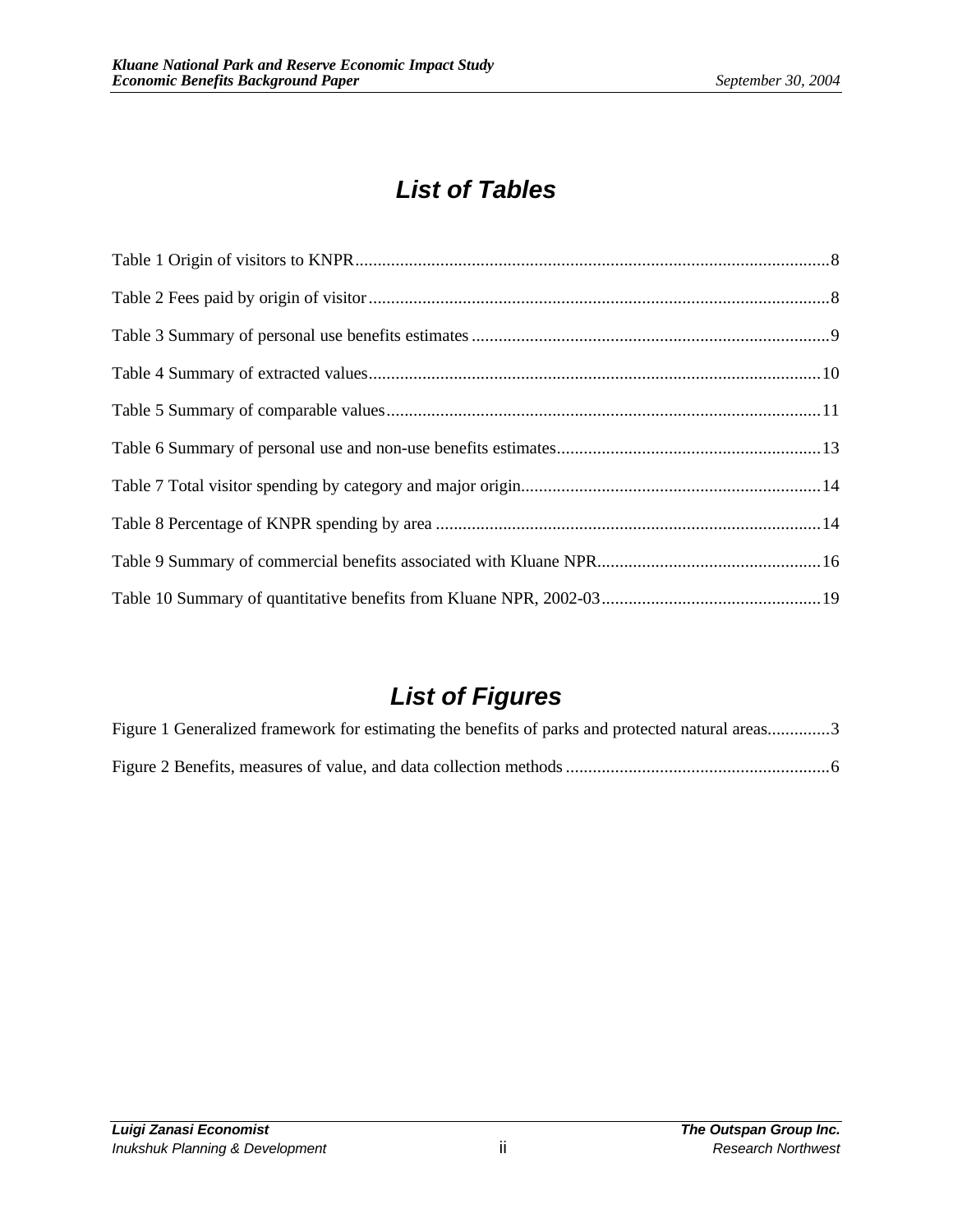*Kluane National Park and Reserve Economic Impact Study:*

## *Background Paper #5 Economic Benefits Framework*

## *1 Introduction*

This background paper is the fifth of six prepared for the Kluane Economic Impact Study. In addition, a summary report was prepared outlining the findings of the six background papers. The six background papers are:

- 1 Baseline Economic Profile
- 2 Economic Impact Analysis
- 3 Economic History of the Kluane Region
- 4 Community Economic Comparison Analysis
- 5 Economic Benefits Framework (this one)
- 6 Community Interviews

#### All papers are available in PDF format at **http://www.yukonomics.ca/reports/kluane/**

This background paper contains a discussion of the benefits and values commonly associated with parks and protected areas. The relatively easily quantifiable economic benefits of a national park such as Kluane — the spending by Parks Canada and by visitors to the park — have already been estimated in the economic impact assessment background paper. But there are other benefits and values of Kluane National Park and Reserve, and these also have at least some economic value. Unfortunately, they are notoriously difficult to quantify in economic terms and are always open to dispute. But these benefits are real and important.

Economic benefits are different from economic impacts. Economic impacts occur whenever expenditures are made, whereas economic benefits are not necessarily tied to expenditures. Another background paper described the economic impacts associated with spending attributable to Kluane National Park. Some of this information is used to estimate economic benefits. The differences between impacts and benefits will become clearer through a description of the "Economic Benefits Framework for Parks and Protected Areas." This framework has been accepted as the Canadian standard by the Canadian Parks Council and its member territorial, provincial and national agencies.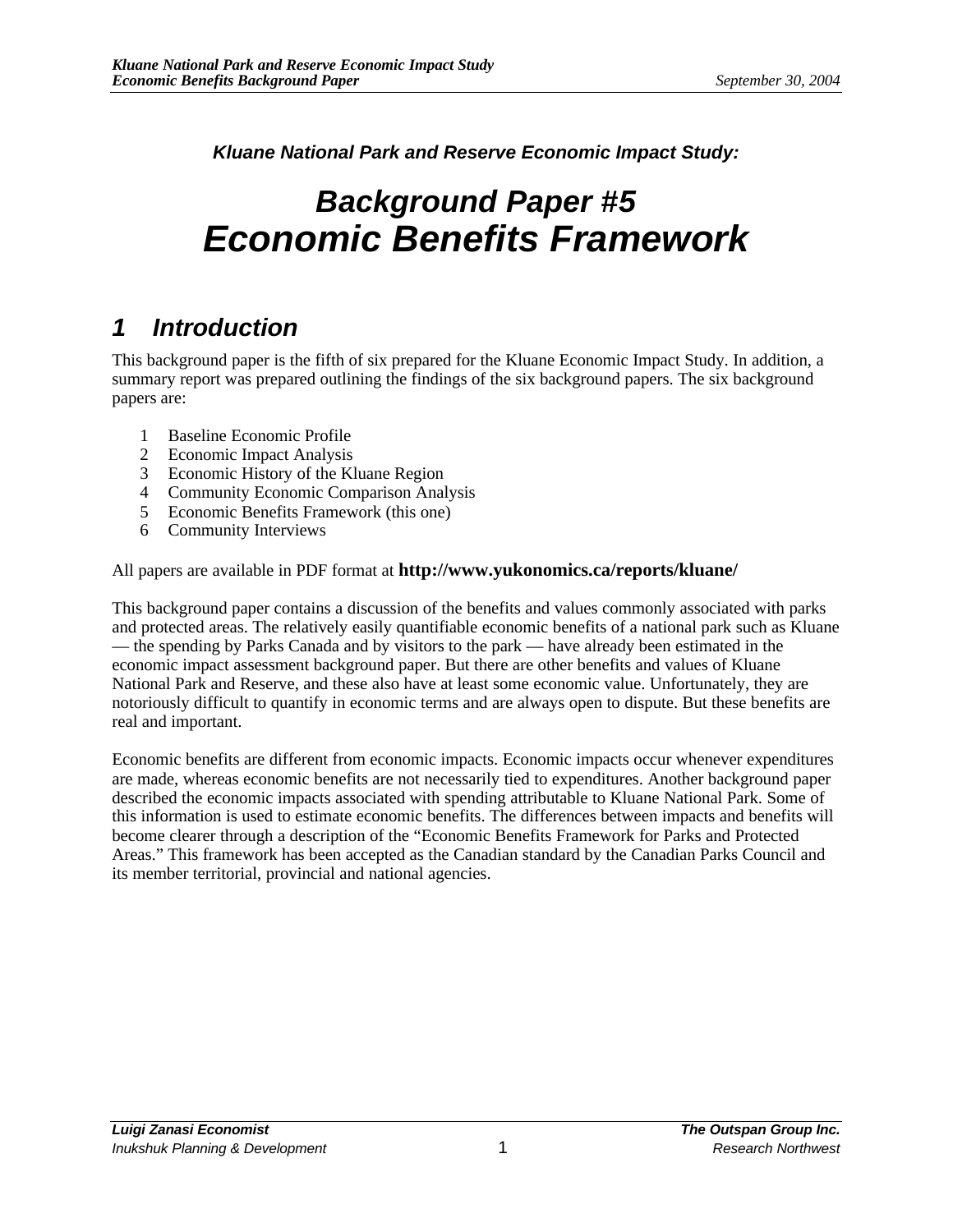### *2 The economic benefits framework*

There are many concerns about socio-economic analysis which serve to emphasize the need for a commonly agreed upon framework for assessing the benefits derived from parks and protected areas. One of these is the wide variety of benefits and values commonly associated with parks and protected areas but the absence of a systematic reference. In addition to this, confusion about economic analysis related to park benefits arises from common errors and a variety of other reasons:

- much of the quantitative economic analysis has focused on economic impacts, and economic impacts are frequently and erroneously thought to be the same as economic benefits;
- the perspective of assessment and valuation gets confused leading to serious questions of what constitutes a "benefit" and what is a "cost";
- components included in assessments are inconsistent for example, quantitative/non-quantitative, use/non-use, direct/indirect, monetary/non-monetary, consumptive/non-consumptive - and how they are all related is unclear or poorly understood and specified;
- frequently the notion of 'net' benefits is used what is 'gross' and net of what?
- specification of the subject areas (products, experiences, goods, services, etc.) covered by the assessment is often unclear: frequently they are too broad or undefined;
- some assessments describe "benefits," others "uses" are they the same?
- inappropriate methods are unknowingly applied to obtain benefit estimates.

With these points of frequent confusion and the myriad values reported in the literature, there is obvious potential for muddled thinking and the generation of questionable results. A park manager has no way of knowing when total benefits are being assessed or what sub-set of benefits are being assessed — unless (s)he has some experience with this type of analysis or possesses some understanding of the issues involved. A consistent and easily applied framework for economic assessments is therefore necessary for both analysts and managers.

This report applies an economic assessment framework that has allowed researchers, managers, policy analysts and others to view the socio-economic benefits associated with parks and protected areas within a consistent, comparable and comprehensive format.

The Benefits Framework has several key features:

- 1. it recognizes three distinct groups of beneficiaries;
- 2. it is non-duplicative between beneficiary groups;
- 3. it incorporates economic impacts within a benefits framework;
- 4. it incorporates unquantifiable benefits; and
- 5. it uses "account registers' to facilitate valuation from different regional perspectives.

In summary, it allows a manager to see which benefits have been measured and which remain unmeasured. The Framework thus becomes an important planning tool.

The three distinct benefits categories are:

- 1. Personal benefits
- 2. Commercial benefits
- 3. Societal benefits.

<u>.</u>

The components of each benefit category are summarized in Figure 1 below.<sup>1</sup>

<sup>&</sup>lt;sup>1</sup> More detailed information on the Framework is available from the Department of Canadian Heritage (Parks Canada) report *Benefits of Protected Areas*, prepared by *The Outspan* Group, 2000. This report is also available through the Canadian Parks Council – Report 251 – e.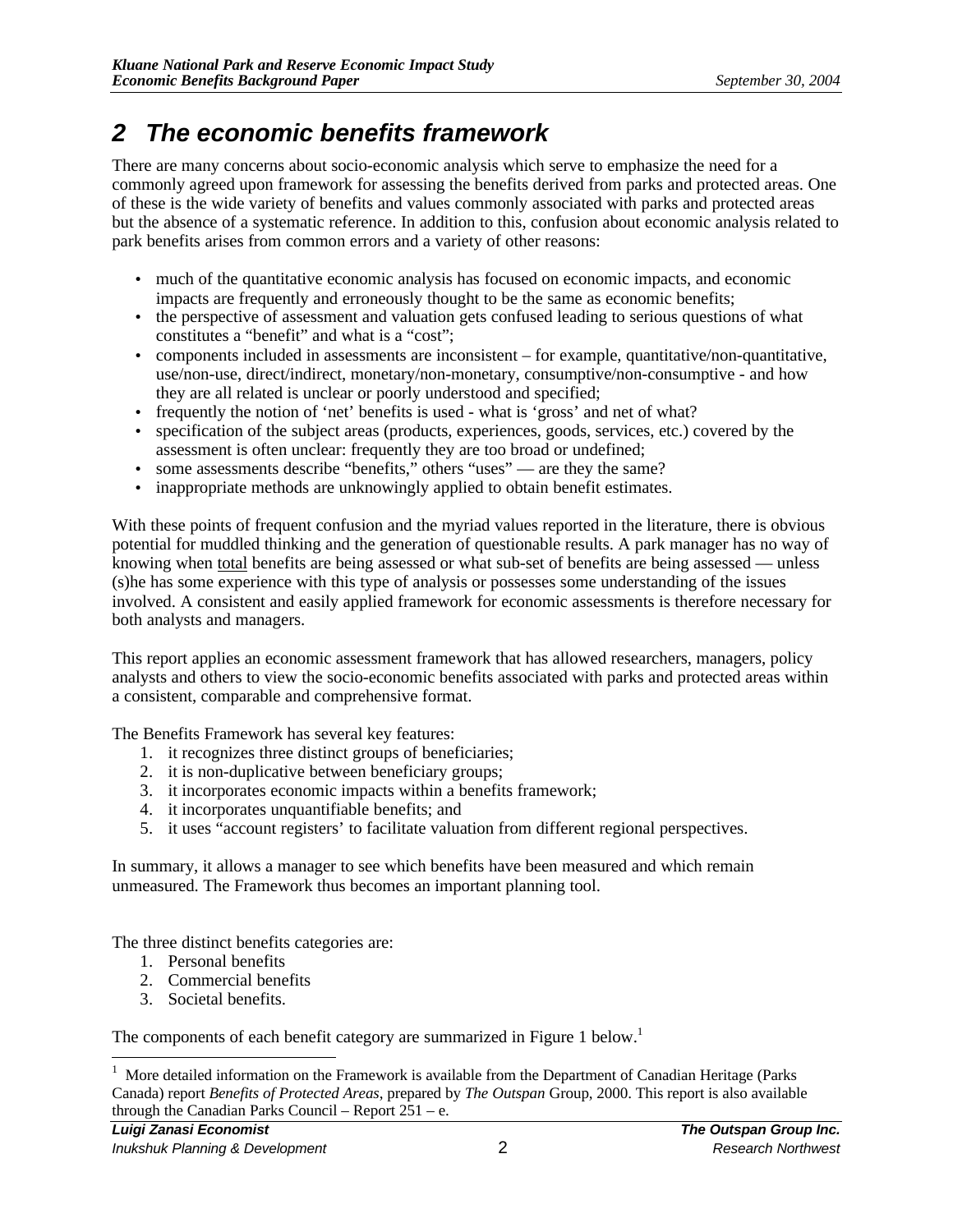The account registers do not appear explicitly in Figure 1. Each formulation of the Framework from a different geographical perspective represents one account register, that is, the results of an analysis of park benefits at the local level (or the area immediately around the park) will differ from the analysis of benefits at the further-ranging provincial level. These are the account registers: each is a different geographical perspective for the analysis and will result in different benefit values. Frequently, account registers are not explicitly recognized in analyses, and this omission can lead to significant confusion in determining whose benefits are actually being measured.

| <b>Benefit Category:</b>                                                                                                                            |                                                                                                                                                                                                                                                |                                                                                                                                                                                                                                                                                                                                                                                                                                                                                                                                                                                                                                                                                                                        |  |  |
|-----------------------------------------------------------------------------------------------------------------------------------------------------|------------------------------------------------------------------------------------------------------------------------------------------------------------------------------------------------------------------------------------------------|------------------------------------------------------------------------------------------------------------------------------------------------------------------------------------------------------------------------------------------------------------------------------------------------------------------------------------------------------------------------------------------------------------------------------------------------------------------------------------------------------------------------------------------------------------------------------------------------------------------------------------------------------------------------------------------------------------------------|--|--|
| <b>PERSONAL</b>                                                                                                                                     | <b>COMMERCIAL</b>                                                                                                                                                                                                                              | <b>SOCIETAL</b>                                                                                                                                                                                                                                                                                                                                                                                                                                                                                                                                                                                                                                                                                                        |  |  |
| Definition:<br>Benefits accruing to<br>stakeholders (users and<br>non-users)                                                                        | Economic impacts derived<br>from the redistribution of<br>commerce from one area to<br>another                                                                                                                                                 | Benefits with "public good" characteristics and<br>societal in scope (everyone enjoys equally)                                                                                                                                                                                                                                                                                                                                                                                                                                                                                                                                                                                                                         |  |  |
| <b>Benefit Components:</b><br><b>Use Values</b><br>direct use<br>indirect use<br>Non-Use Values<br>option value<br>existence value<br>bequest value | Impacts from spending by<br>stakeholders and by location<br>management for development<br>and operations, from sources<br>outside the area of assessment<br>(as measured by increases in<br>GDP, labour income,<br>employment and tax revenue) | Ecological Functions: primary production,<br>sequestering carbon dioxide, soil formation,<br>herbivory, carnivory, oxygen production,<br>population moderation, nutrient transport,<br>moderation of macro- & microclimate,<br>decomposition, maintenance of genetic<br>diversity, and others<br>Resource integrity: maintenance of existing<br>benefits; ameliorate effects of human<br>changes<br>Health effects – physical, mental, spiritual<br>Worker productivity<br><b>Educational benefits</b><br>Scientific benefits<br>International responsibilities/agreements:<br>NAWMP, CBD, RAMSAR, CITES, MAB,<br>etc.<br>Business location decisions (quality of<br>life/business), community cohesion, and<br>others |  |  |

#### **Figure 1 Generalized framework for estimating the benefits of parks and protected natural areas**

#### *2.1 Personal benefits*

*Direct Use Values*: Normally these values are the benefits obtained by users of the protected area from activities that are permitted within the area – the benefits received by recreationists and other on-site users of the protected area. These benefits are reflected in the monies paid to enter and/or use the park as well as any consumer surplus value.

Most often, protected areas do not permit resource exploitation. Consequently, benefits individuals receive from exploitive activities are not viewed as benefits attributable to the area, but are considered as costs to the protected area (i.e. they reduce the natural balance). For example, mining or timber harvesting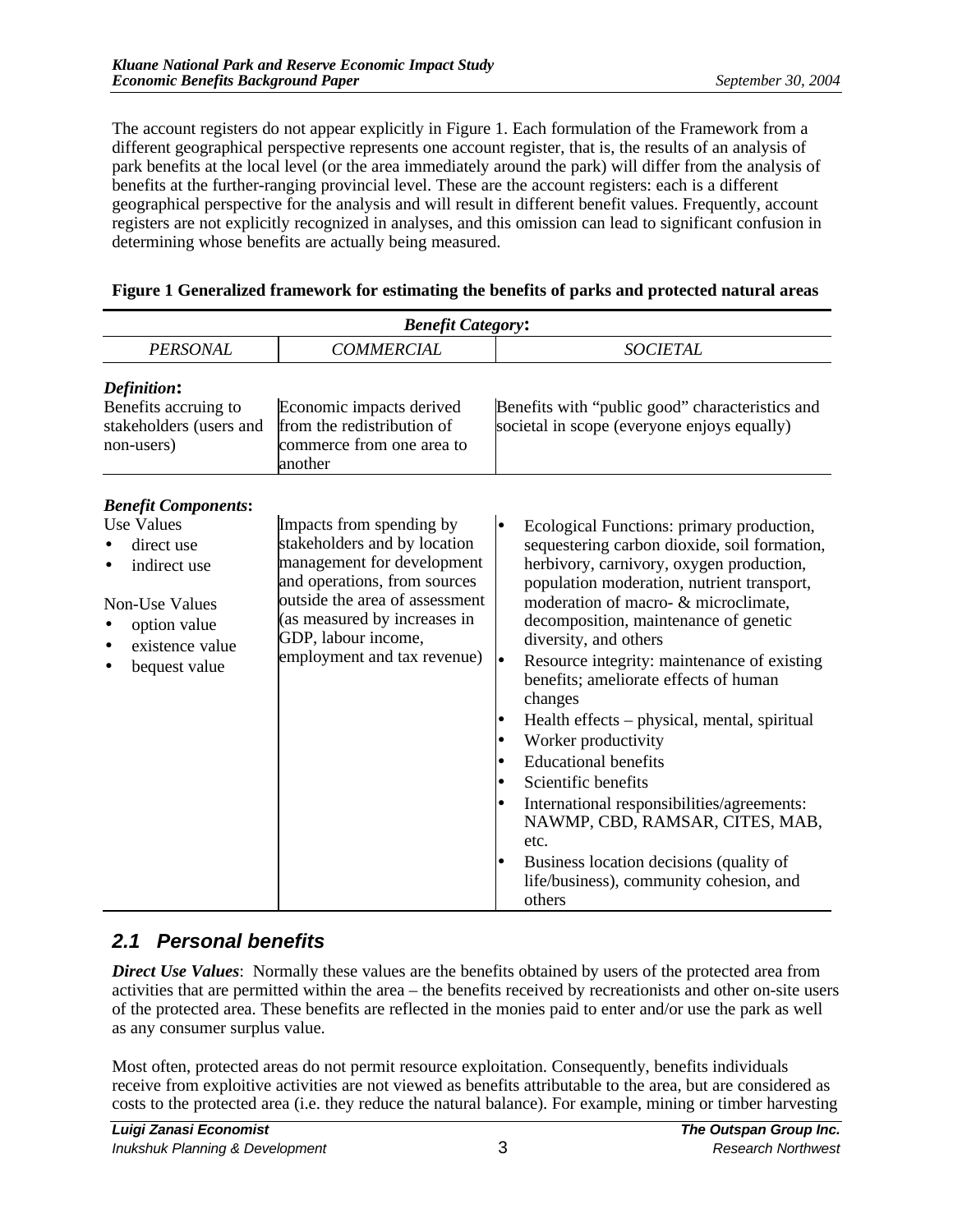values in a protected area should not be considered as benefits to that protected area. Some permitted uses, however, such as First Nation Treaty rights (which may include harvesting of wildlife and home consumption activities managed for sustainability) may be considered benefits attributable to the protected area, although more logically should be attributed to the specific treaty. In order to capture all direct use values, it is important to specify in any analysis of benefits precisely which uses are permitted and which are not allowed<sup>2</sup>.

*Indirect Use Values*: These use values are not generally recognized in the literature on benefits, and are not calculated in most studies. These use values include such uses as enjoying books, films, videos, presentations, etc., on the protected area which are directly related to the objectives of the protected area. This use requires purposeful activities aimed at enjoying and benefiting from the protected area<sup>3</sup>.

*Non-Use Values*: The three categories (option, bequest and existence) of non-use values have been amalgamated in the Framework. While specific studies can be cited on each of these categories, there is a growing belief with research circles that it is virtually impossible to distinguish realistically between these values when interviewing respondents. Option benefits are those obtained by individuals from the knowledge that they will be able to use of protected area in the future, that the option to do so exists. Bequest benefits are those benefits obtained by individuals in knowing that future generations will be able to use and enjoy the protected area. Existence benefits are those realized by individuals from the knowledge that a protected area actually exists. In all cases, these benefits can be received by users and non-users alike (both are generally referred to as stakeholders). The benefits themselves are difficult to quantify and are frequently referred to as "preservation benefits."

#### *2.2 Commercial benefits*

*Net Economic Impacts*: The commercial benefits of a protected area are calculated through the use of economic impact analysis. These are the benefits which businesses enjoy from the spending (expenditures) of users of the protected area and the area's management agency on such items as operations, maintenance and development. The spending that is used to calculate these benefits must be clearly attributable to the protected area. Further, only those impacts which are retained with the area being assessed (the account register) are included in the analysis. In addition, only net economic impacts (removing the costs of "imported" goods and services) are used to calculate these benefits. Most often the gross domestic product (GDP) is the measure of commercial benefit. Other measures can include employment and labour income, but within the Framework suggested, the net GDP figure is the one to be included in the total benefit value. This measure of GDP reflects the "value-added" retained within the area of impact (account register).

#### *2.3 Societal benefits*

Societal benefits are both quantitative and qualitative. The latter are described in the text; those aspects which are quantifiable are few, but can include a wide range of benefits.

<sup>&</sup>lt;sup>2</sup> In addition, it is possible that not all direct use gross benefits can be considered as the total benefits; only if the level of use is sustainable (in which usage in the current time period does not impair future use) can the gross benefits be considered to reflect total benefits. In some cases, where unsustainable use levels are being experienced, a net benefit calculation will be necessary. The costs associated with site rehabilitation or other costs such as lost benefits from crowding may have to be deducted from the gross benefit estimate to generate a sustainable total benefit value.

 $3$  It should be noted, however, that some studies have estimated the value of various external benefits associated with downstream (off-site) use of unpolluted water and other similar benefits generated by protected areas; these are considered as indirect use benefits. **In this Framework, these are actually considered as societal benefits.** As a consequence, any off-site, downstream or passive use benefits are not included in the personal benefits component, but rather as part of the societal component.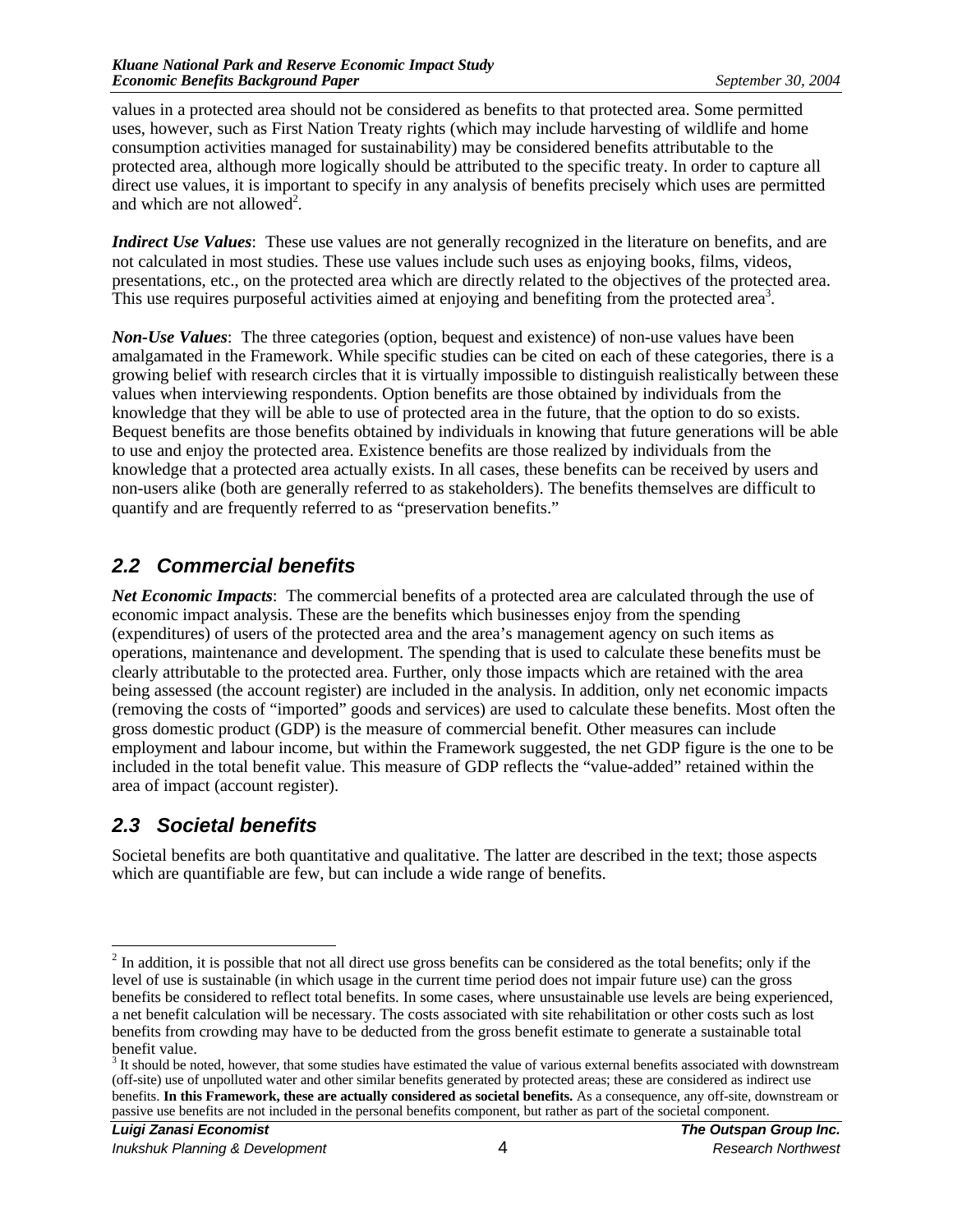*Transfers*: These are quantifiable transfers of funds directly or indirectly related to the protected area from visitors from outside the account register as well as from an NGO (such as the World Wildlife Fund or UNESCO) for use in or by the protected area is a benefit within most account registers attributable to the area. Theoretically, any amounts contributed by individuals, businesses or government within the account register should be deducted from the amount of transfer. In practice, however, these amounts are considered negligible and do not warrant the adjustment, especially in less developed areas.

*Other Quantifiable Benefits*: Usually there will be other quantifiable benefits from the park or protected area which will emerge over the course of the research, benefits which tend to be site specific, i.e. related to the characteristics of the specific protected area. These may include the value of ecological functions such as water purification, habitat, maintenance and stock rearing, education benefits, scientific benefits and many others (see Figure 1 above).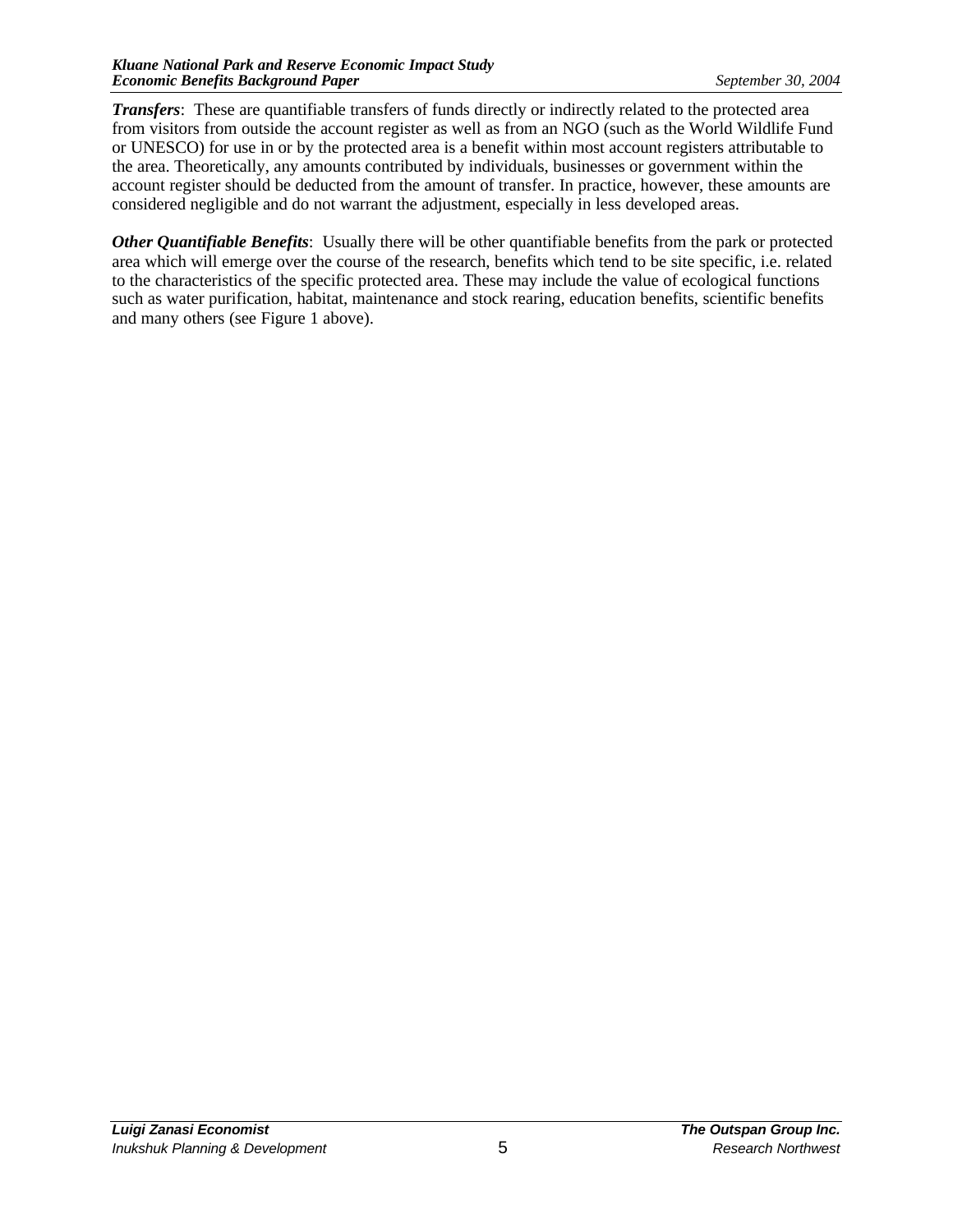## *3 KNPR's economic benefits*

If we applied the Economic Benefits Framework to KNPR, what value would emerge? Can we generate a quantitative estimate of the economic benefits generated by Kluane National Park and Reserve? What information is missing?

Unfortunately, much of the information required to generate economic values specific to KNPR does not exist. We can use the results of the economic impact analysis in estimating commercial benefits, but we would need to find substitute data for several other benefit components to estimate Kluane National Park and Reserve's economic benefits.

#### *3.1 Personal use benefits*

The amount visitors paid to use Kluane National Park and Reserve can be determined from park records. The amount of consumer surplus enjoyed by these visitors, however, cannot be determined from any records: specialized surveys of the users are necessary. In the absence of this kind of survey data, it would be necessary to use some other information or proxy data to supply at least a minimum estimate of these values. Also, in the analysis of personal benefits, information on visitor origin is vital. KNPR has no detailed information on visitor origins.

Within the personal benefit category, there were two types of benefits identified: use and non-use benefits. Use benefits were further subdivided into direct use and indirect use. Non-use benefits had three sub-categories: option, bequest, and existence values. Figure 2 presents a summary of the benefit types and the means of measuring the benefit<sup>4</sup>.

| <b>Personal</b><br>benefit | Category       | Measure of value                                                                      | <b>Method of data collection</b> |
|----------------------------|----------------|---------------------------------------------------------------------------------------|----------------------------------|
| Use                        | Direct         | 1. fees paid for use                                                                  | 1. revenue data from park        |
|                            |                | 2. consumer surplus                                                                   | 2. specialized user surveys      |
|                            | Indirect       | 1. amounts paid for off-site<br>products                                              | 1. business or consumer surveys  |
|                            |                | 2. consumer surplus                                                                   | 2. specialized household surveys |
| Non-use                    | Option         | 1. amounts paid to maintain option 1. specialized household surveys<br>for future use |                                  |
|                            |                | 2. consumer surplus                                                                   | 2. specialized household surveys |
|                            | <b>Bequest</b> | 1. amounts paid in support of<br>bequest objective                                    | 1. specialized household surveys |
|                            |                | 2. consumer surplus                                                                   | 2. specialized household surveys |
|                            | Existence      | 1. amounts paid to maintain<br>existence of park                                      | 1. specialized household surveys |
|                            |                | 2. consumer surplus                                                                   | 2. specialized household surveys |

#### **Figure 2 Benefits, measures of value, and data collection methods**

As Figure 2 indicates, direct use values are the most straightforward to estimate, even though the most readily available data (park revenues) represent only a part of the total value users derive from this use. Consumer surplus values are difficult and expensive to derive, since they require specialized surveys to obtain this information from park stakeholders (users and non-users). Figure 2also shows that most data

 4 More detailed information on the methods used to produce these values can be obtained from the report *The Economic Benefits of Protected Areas*, A Guide for Estimating Personal Benefits, prepared by The Outspan Group for the Canadian Parks Council, 1999.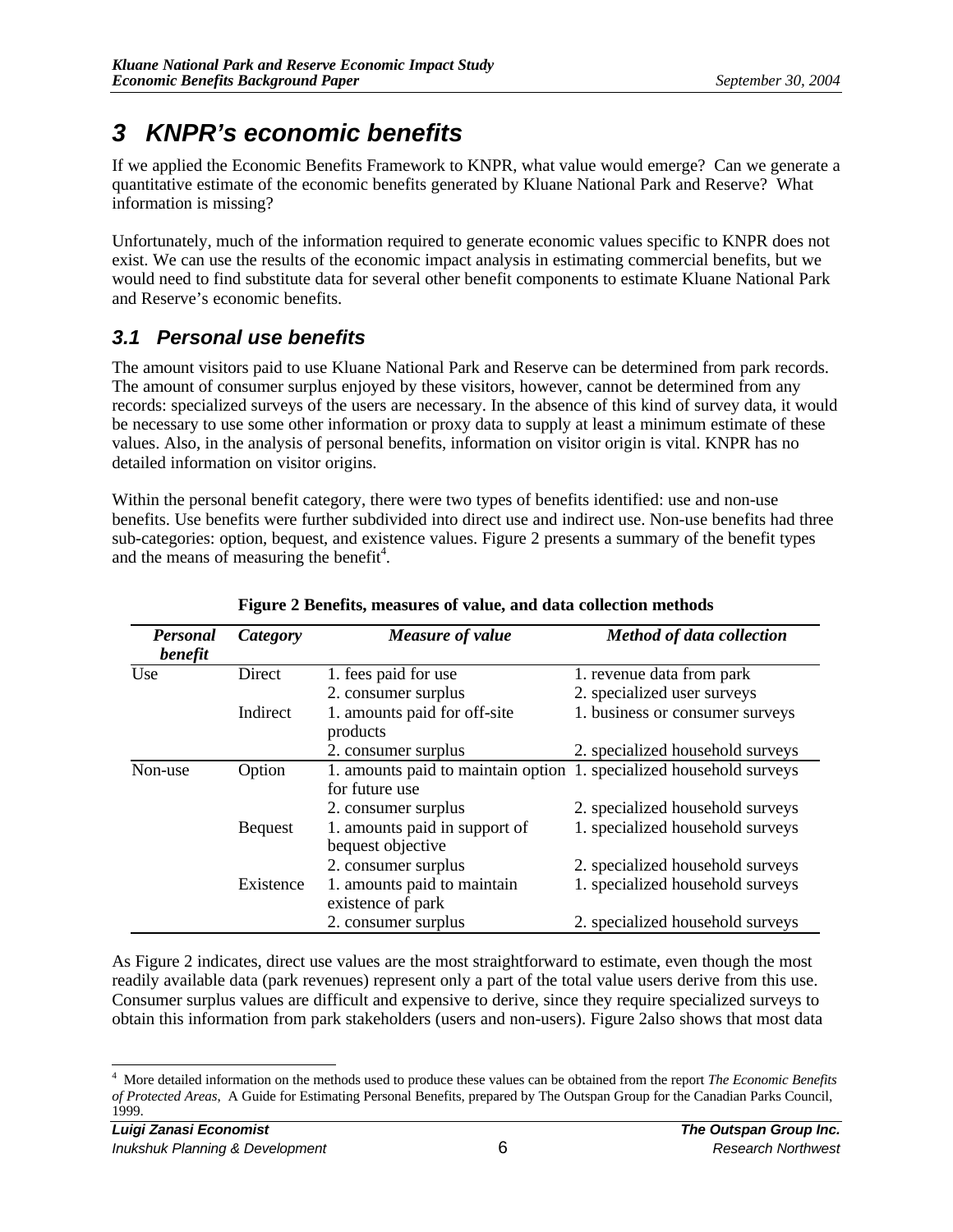required to fill the Framework demand economic survey methods which are not easily undertaken, and tend to be quite expensive.

There is a need for public sector agencies responsible for parks and protected areas to undertake primary research into the consumer surplus or non-market values associated with the areas under their jurisdiction. The benefits transfer approach works only when there is some logical basis on which to use the values generated in one area to the study at hand. Most of these studies used in this methodology have not been undertaken by parks organizations, but rather by academics. While this is not necessarily a problem. frequently these academic studies are conducted as students' theses or dissertations and are directed at specific activities or specific problems which may be peripheral to the basic derivation of consumer surplus values. There needs to be a program of primary data collection so that many of these studies can either be "re-calibrated" or updated, since many date back many years.

Figure 2 indicates how these values would be estimated. Park revenues from park users can be determined from park records; however the consumer surplus enjoyed by park users will be based on a calculated value which uses the results of several studies to estimate this value. Section 3.1.2 below provides a detailed description of the process used to derive the estimate of daily consumer surplus — estimated to be \$11.13 per day.

Personal economic benefits are based on the combination of payments and consumer surplus. These values reflect the benefits individuals received from their park experience. Using the account registers allows the calculation of benefits retained within the area of the account register. Personal benefits received by visitors from outside the account register are considered exports, since they are not retained within the account.

#### 3.1.1 Kluane NPR direct users

There are several groups of direct users of Kluane NPR. These include park facility users, such as campers, information centre visitors, picnickers, hikers, and others who physically make use of the park's resources. The amount these visitors paid to use the park can be determined from park records. The amount of consumer surplus enjoyed by these visitors, however, cannot be determined from any records: specialized surveys of the users are necessary. In the absence of this kind of survey data, it will be necessary to use some other information or proxy data to supply at least a minimum estimate of these values.

The consumer surplus is estimated at \$11.13 per person per day (see Section 3.1.2 below). Since there is no basis in the calculated value to assume that there would be differences between visitors from different origins, this value will be applied to all visitors equally.

In the analysis of personal benefits, information on visitor origin is vital. KNPR has no detailed information on visitor origins; however, visitor origins were estimated in calculating economic impacts in an earlier chapter. These numbers will be applied here, as shown in Table 1 below.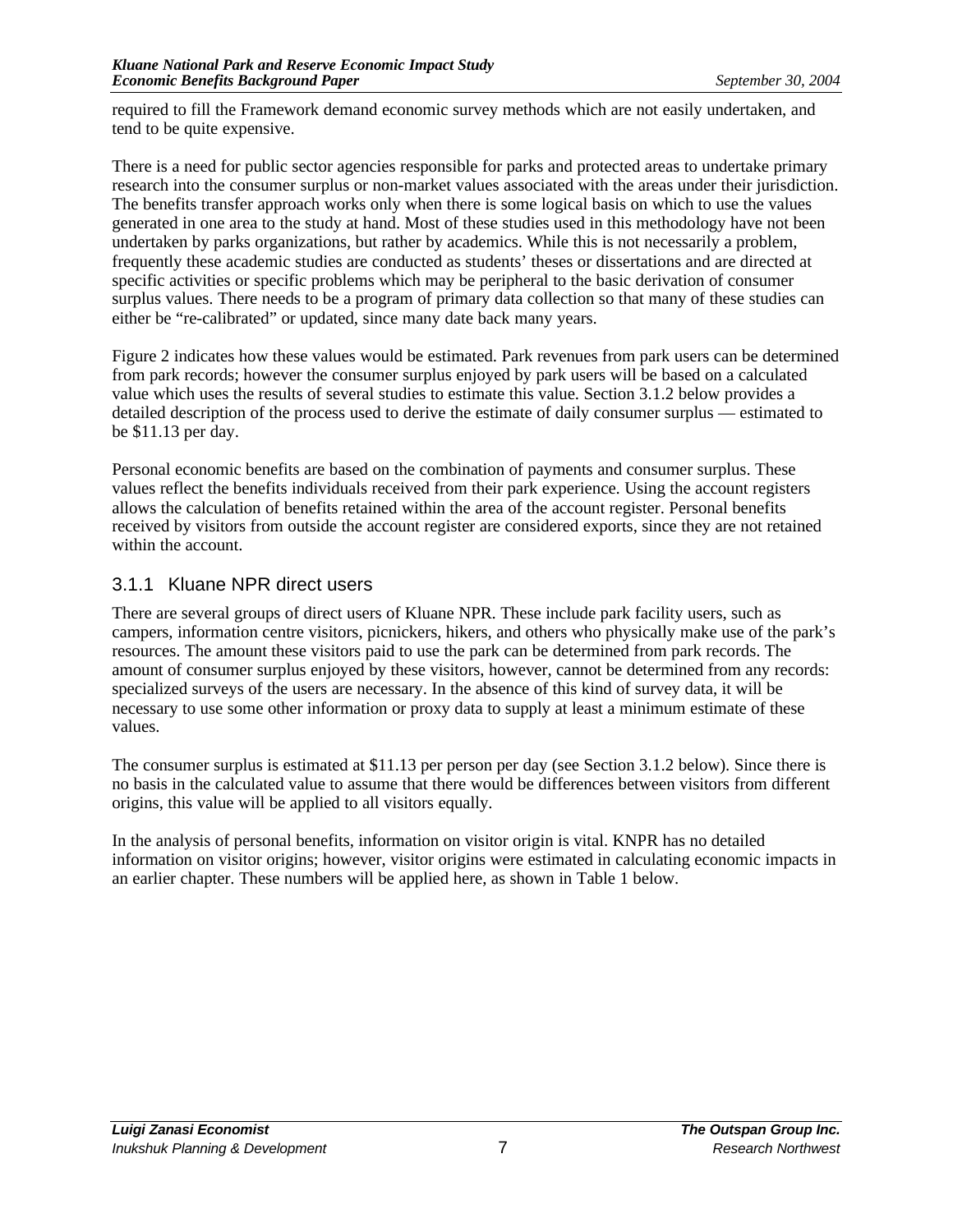| Visitor origin      | No. of visitors | <b>Percent of total</b> |  |
|---------------------|-----------------|-------------------------|--|
| Non-Yukon Canadians | 7,548           | 9.7%                    |  |
| <b>USA</b>          | 55,854          | 71.8%                   |  |
| Overseas            | 12,076          | 15.5%                   |  |
| Haines Junction     | 500             | 0.6%                    |  |
| Other Yukon         | 1,834           | 2.4%                    |  |
| <b>Total Yukon</b>  | 2,334           | 3.0%                    |  |
| Total visitors      | 77,812          | 100%                    |  |

**Table 1 Origin of visitors to KNPR**

The total of all fees paid by KNPR users amounted to \$59,109 in 2002-03<sup>5</sup>. If it is assumed that fees paid are proportional to the origin of visitors, then the following fees were paid by individuals from the following origins

| Visitor origin      | <b>Percent of total</b> | <b>Fees</b> paid |
|---------------------|-------------------------|------------------|
| Non-Yukon Canadians | 9.7%                    | \$5,734          |
| <b>USA</b>          | 71.8%                   | \$42,440         |
| Overseas            | 15.5%                   | \$9,162          |
| Haines Junction     | 0.6%                    | \$355            |
| Other Yukon         | 2.4%                    | \$1,419          |
| <b>Total Yukon</b>  | 3.0%                    | \$1,774          |
| Total visitors      | 100%                    | \$59,109         |

#### **Table 2 Fees paid by origin of visitor**

Personal economic benefits are based on the combination of payments and consumer surplus. These values reflect the benefits individuals received from their park experience. Using the account registers allows the calculation of benefits retained within the area of the account register. Personal benefits received by visitors from outside the account register are considered exports, since they are not retained within the account. This means that the personal benefits associated with the use of Kluane NPR by those residing outside the account register cannot be included in the calculation of economic benefits – for this account register.

The account registers used are as follows: Haines Junction; Kluane region; and Yukon. In effect, however the Haines Junction and the Kluane Region account registers will be combined, since the differences between them are so small.

#### *Haines Junction/Kluane region account register*

To calculate the personal economic benefits retained within the Haines Junction and Kluane region account, the fees paid and consumer surplus obtained by park visitors from this area must be estimated. Based on the estimated fees paid and the number of visitors from this account register the following estimate of personal benefits can be made:

| Fees paid                                  | \$355   |
|--------------------------------------------|---------|
| Consumer surplus ( $@$ \$11.13/person/day) | \$5,565 |
| <b>TOTAL</b>                               | \$5,920 |

<sup>&</sup>lt;sup>5</sup> Total revenue by the park was \$203,811 but most of this revenue was unrelated to use of the park – e.g. staff housing payments, crown asset disposal, office rental, etc.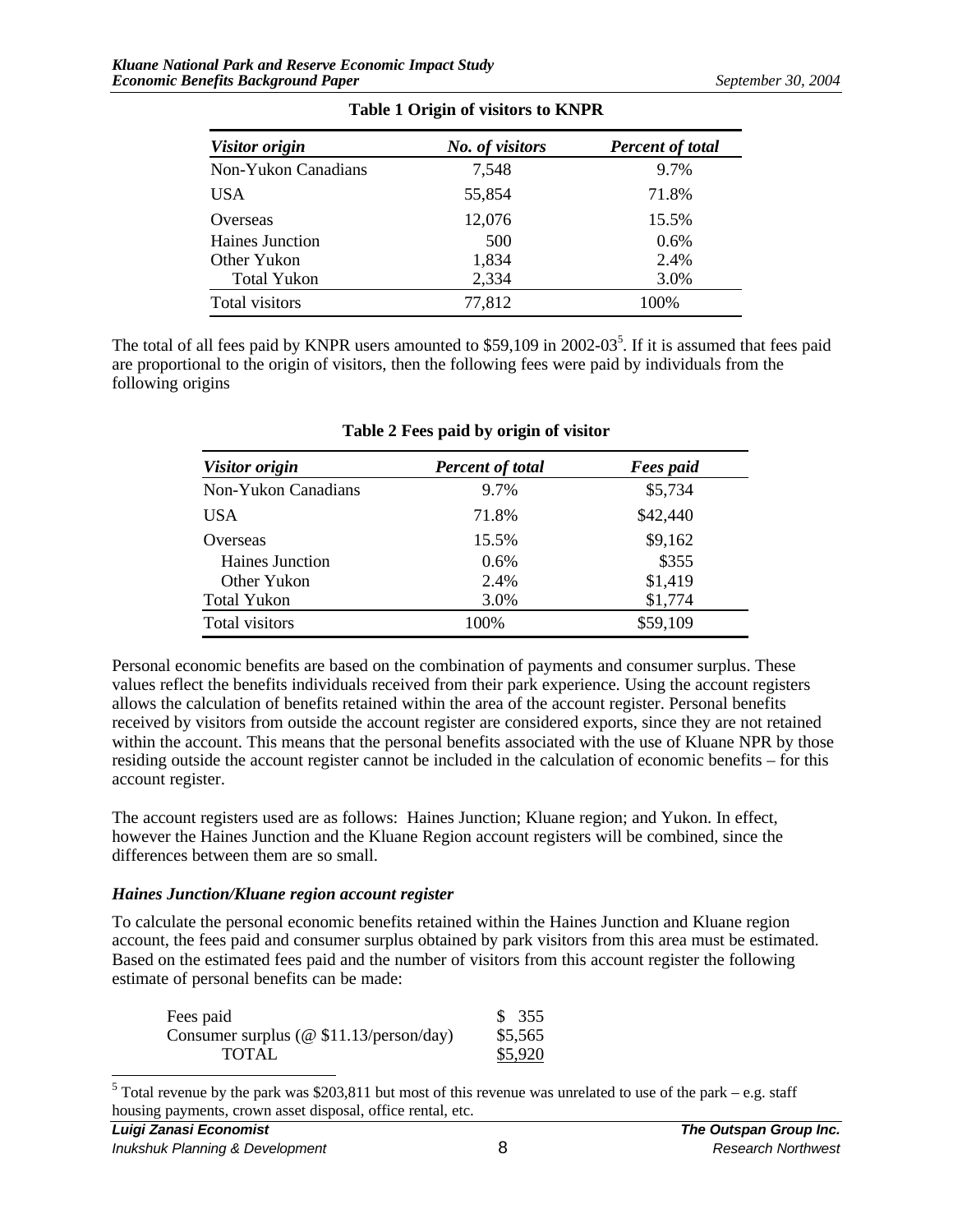#### *Yukon account register*

The same calculation is made for all residents of the territory to estimate the personal economic benefits retained within the Yukon account. Based on the estimated fees paid and the number of visitors from the Yukon the following estimate of personal benefits can be made:

| Fees paid                                  | \$1,774  |
|--------------------------------------------|----------|
| Consumer surplus ( $@$ \$11.13/person/day) | \$25,977 |
| <b>TOTAL</b>                               | \$27,751 |

#### *Other personal benefits*

This study is concerned with the benefits received by the local area and the territory from Kluane National Park and Reserve. The analysis of personal benefits above illustrates clearly that the vast majority of personal benefits from Kluane are not retained in the territory. Rather they are exported to other parts of Canada, to the United States and to other countries. Using the same approach to the calculation of personal benefits received by visitors from outside the territory, this estimate would be as follows:

| Fees paid <sup>6</sup> | \$57,336  |
|------------------------|-----------|
| Consumer surplus       | \$840,070 |
| <b>TOTAL</b>           | \$897,406 |

In other words, approximately \$900,000 in personal benefits are exported annually from the territory due to Kluane NPR.

#### *Summary of personal benefits from Kluane NPR*

Table 6 below summarizes the personal benefits derived from Kluane NPR. The distribution clearly indicates that the vast majority of the personal benefits produced by Kluane NPR are exported. They are retained by individuals who do not live in the area and bring these benefits back with them to the areas in which they reside.

|                        | <b>Account register</b> |          |               |  |
|------------------------|-------------------------|----------|---------------|--|
| <b>Benefits source</b> | $HJ-Kluane$             | Yukon    | Outside Yukon |  |
| Fees paid              | \$355                   | \$1,774  | \$57,336      |  |
| Consumer surplus       | \$5,565                 | \$25,977 | \$840,070     |  |
| Total                  | \$5,920                 | \$27,751 | \$897,406     |  |

#### **Table 3 Summary of personal use benefits estimates**

 $\overline{a}$ 

 $<sup>6</sup>$  Note that fees paid by non-Yukon visitors are retained by the park. Although they are a part of the benefits</sup> received by the visitors these fees are included as a societal benefit (as described in the societal benefits section below).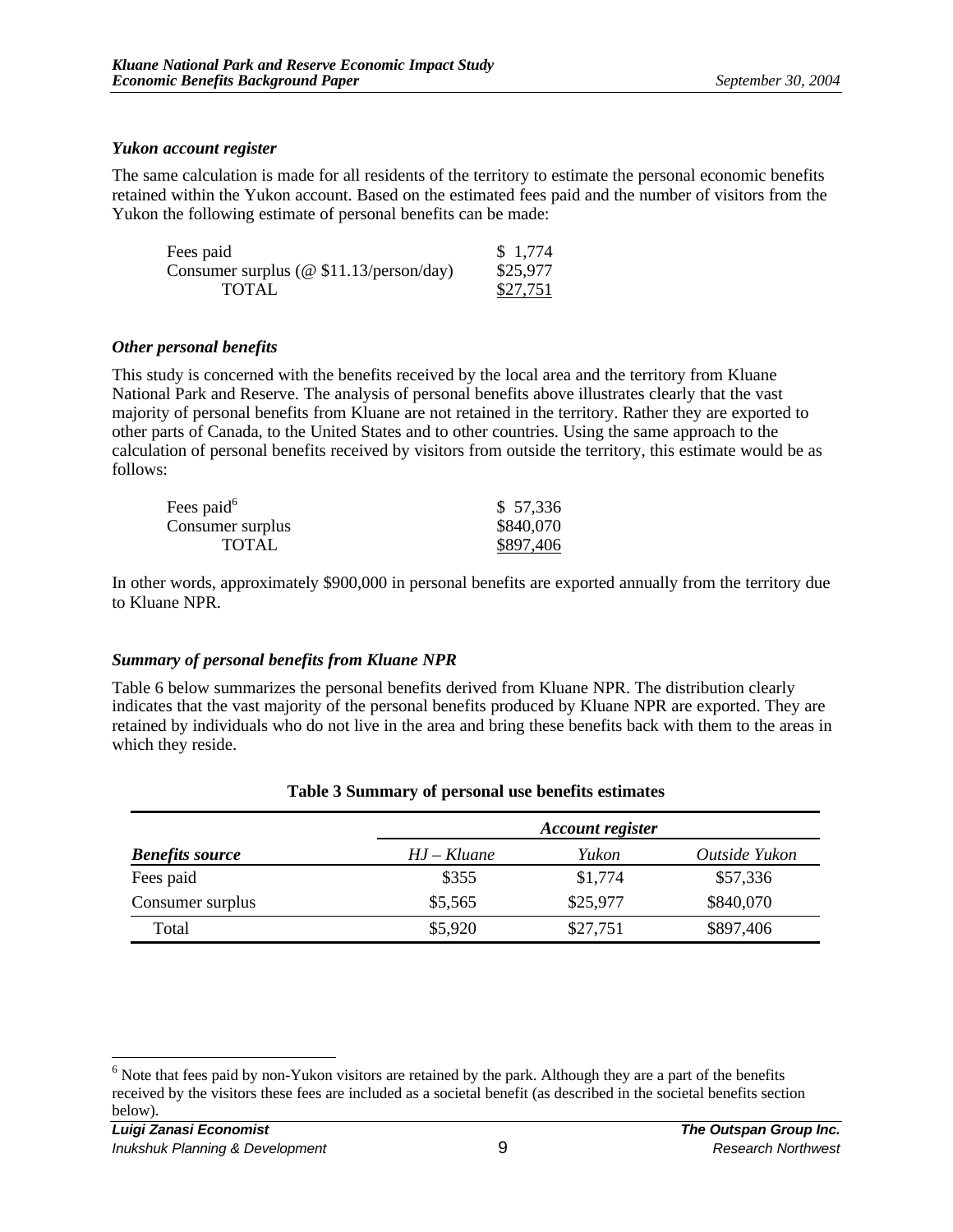#### 3.1.2 Calculation of a personal consumer surplus value

There is no information specific to KNPR on the consumer surplus enjoyed by park users. As a consequence, secondary sources of data are needed to calculate an estimate which could be applied to Kluane National Park and Reserve.

A detailed and extensive literature search was undertaken on the internet and in our own library. In the end, the primary source of information was the Environmental Valuation Reference Inventory (EVRI) maintained by Environment Canada. This is a large database with detailed information extracted from many different valuation studies from around the world. Through our subscription to the service, several searches were made and a list of possibly relevant reports and values was generated. From this list a total of ten files were examined in detail. These documents were:

- 1. Economic Valuation of Wetlands, Anderson, R. and M. Rockel. 1991
- 2. The Aggregate Value of the non-priced recreation benefits of the Forestry Commission estate, Benson, J.F. and K.G. Willis. 1990
- 3. Comparison of Recreation Use Values Among Alternative Reservoir Water Level Management Scenarios. Cordell, H.C. and J.C. Bergstrom. 1993
- 4. Economic Valuation of Recreation Benefits from Danish Forests. Dubgaard, A. 1998
- 5. Valuing Rural Recreation Benefits: An Empirical Comparison of Two Approaches. Hanley, N. 1989
- 6. The Economic Significance of the Long Point Marsh, Lake Erie, as a Recreational Resource. Kreutwiser, R. 1981
- 7. Economic Benefits of Recreation Sites on Irrigation Reservoirs in Southern Alberta. McNaughton, R.B. 1994
- 8. Estimating Individual Recreation Benefits Under Congestion and Uncertainty. Prince, R. and E. Ahmed. 1989
- 9. The Economic Value of Recreation in the Seymour River Corridor: A Comparison of Developed and Protected River Reaches Using the Travel Cost Method. Taccogna, G.S. 1993
- 10. Benefits of Backcountry Canoeing in Ontario Wilderness Parks. Rollins, K. and W. Wistowsky. 1997.

Information was extracted from these publications that could be of use for the calculation of a personal consumer surplus value applicable to the Kluane National Park and Reserve. Table 4 provides a summary of this information.

| $N_{0}$ .                   | Type of benefit      | Country    | Year of data | <b>Description</b>                                                        |
|-----------------------------|----------------------|------------|--------------|---------------------------------------------------------------------------|
| 1                           | wetland recreation   | <b>USA</b> | 1984         | 4 composite values: \$6, \$25, \$76,<br>\$70 per acre of wetland per year |
| $\mathcal{D}_{\mathcal{L}}$ | Forest recreation    | UK.        | 1988         | Consumer Surplus of 2 pounds per<br>visit per person                      |
| 3                           | Reservoir recreation | <b>USA</b> | 1989         | WTP \$41.70 per person per annum                                          |
| $\overline{4}$              | Forest recreation    | Denmark    | 1994         | WTP for 1 year access to forest:<br>128DKK per person                     |
| $\sim$                      | Forest recreation    | UK.        | 1987         | Consumer surplus of 1.7 pounds per<br>trip                                |
| 6                           | Wetland recreation   | Canada     | 1978         | consumer surplus for user parties:<br>\$34.85                             |

#### **Table 4 Summary of extracted values**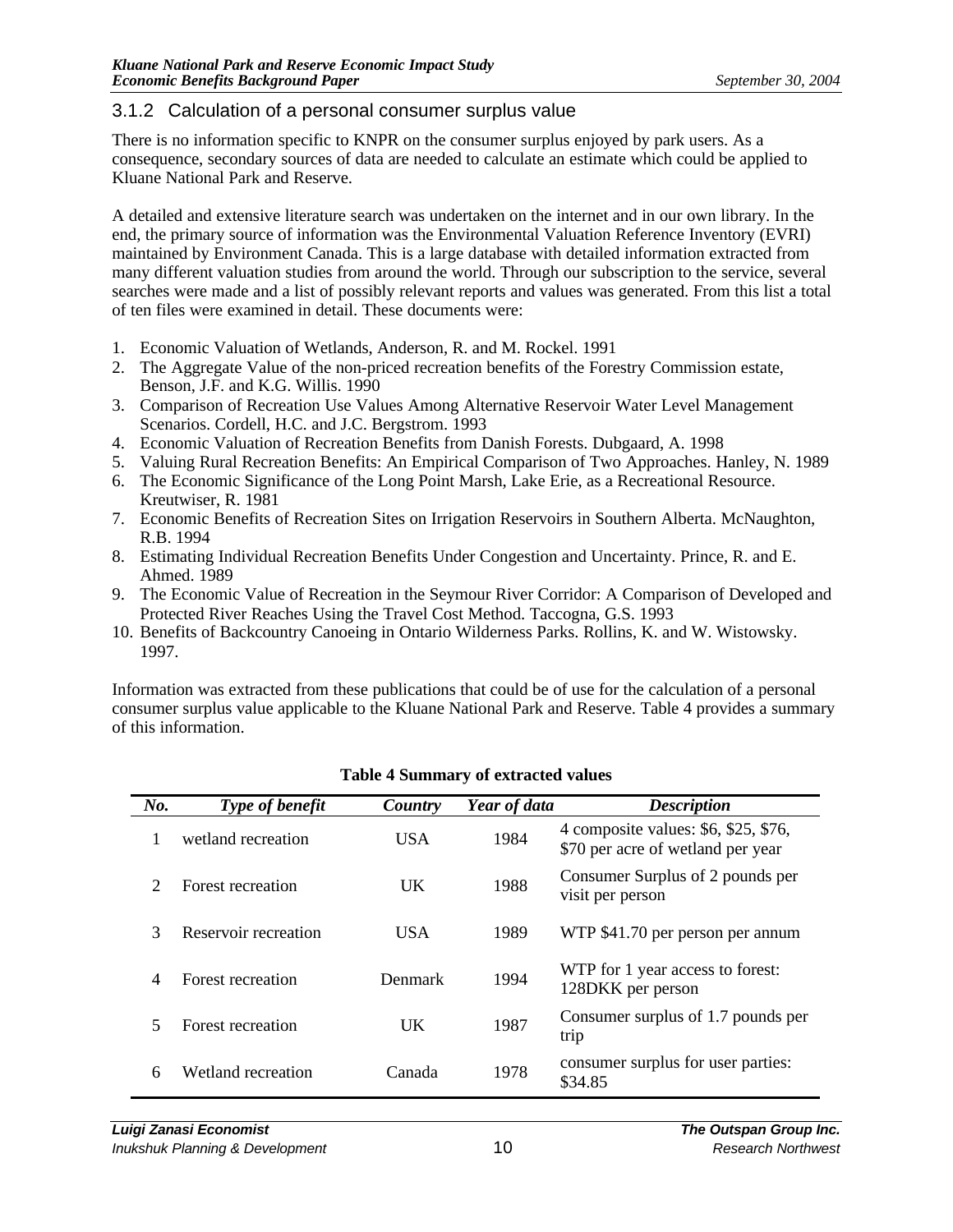| $N_{0}$ . | <b>Type of benefit</b>    | Country    | Year of data | <b>Description</b>                                                                                          |
|-----------|---------------------------|------------|--------------|-------------------------------------------------------------------------------------------------------------|
|           | Reservoir recreation      | Canada     | 1992         | WTP (campers $&$ day users): Park<br>Lake - \$6.37/day; Little Bow -<br>\$10.90/day; Kinbrook - \$12.04/day |
| 8         | Hiking in national forest | <b>USA</b> | 1984         | WTP of \$8.01 per person per day                                                                            |
| 9         | River corridor recreation | Canada     | 1992         | Consumer surplus per party per visit:<br>upper river - \$5.26; lower river -<br>\$1.25                      |
| 10        | Wilderness canoeing       | Canada     | 1993         | Consumer surplus per person/trip day<br>$-$ \$66.40                                                         |

Note: No. refers to the report number listed above.

When the results presented in Table 4 and the information of their derivation were examined in detail, a number of conclusions were made which resulted in the elimination of several of the reports from consideration as sources to be used in this study. There were various reasons for exclusion, some more obvious than others. The reasons in summary form include the following:

- Reference No. 1 was eliminated because of the manner in which benefits were reported values per acre of wetland per year. This measure was not consistent with per person per day or per trip.
- Reference No. 3 was eliminated because of the nature of the benefit actually measured values under different water management alternatives. It was unclear if the values would be comparable to other benefit estimates.
- Reference No. 6 was eliminated due to the age of the estimate (1978) and the very poor methodology used to derive the estimate reported.
- Reference No. 8 was not used further due to the very specific nature of the result reported. It was specific to day trip hikers in George Washington National Forest in Virginia; its applicability to Kluane was considered too remote.

Six studies therefore were used to generate an initial estimate of consumer surplus potentially applicable to Kluane National Park and Reserve. Table 5 summaries the values (adjusted for inflation and exchange rates) to those reported and produces a simple mean value.

| $N_{0}$ . | <b>Benefit type &amp; country</b>  | Canadian \$ equivalent |
|-----------|------------------------------------|------------------------|
| 2         | Forest recreation (UK)             | \$6.51                 |
| 4         | Forest recreation (Denmark)        | \$28.21                |
| 5         | Forest recreation (UK)             | \$5.53                 |
| 7         | Reservoir recreation (Canada)      | \$11.53                |
| 9         | River corridor recreation (Canada) | \$3.85                 |
| 10        | Wilderness canoeing (Canada)       | \$77.02                |
|           | Average value                      | \$22.11                |

#### **Table 5 Summary of comparable values**

Note: No. refers to the report number listed above.

The outstanding feature of Table 5 is the fact that study number 10 has a value which is almost three times the next largest value and is over twenty (20) times the value of the smallest value. With such a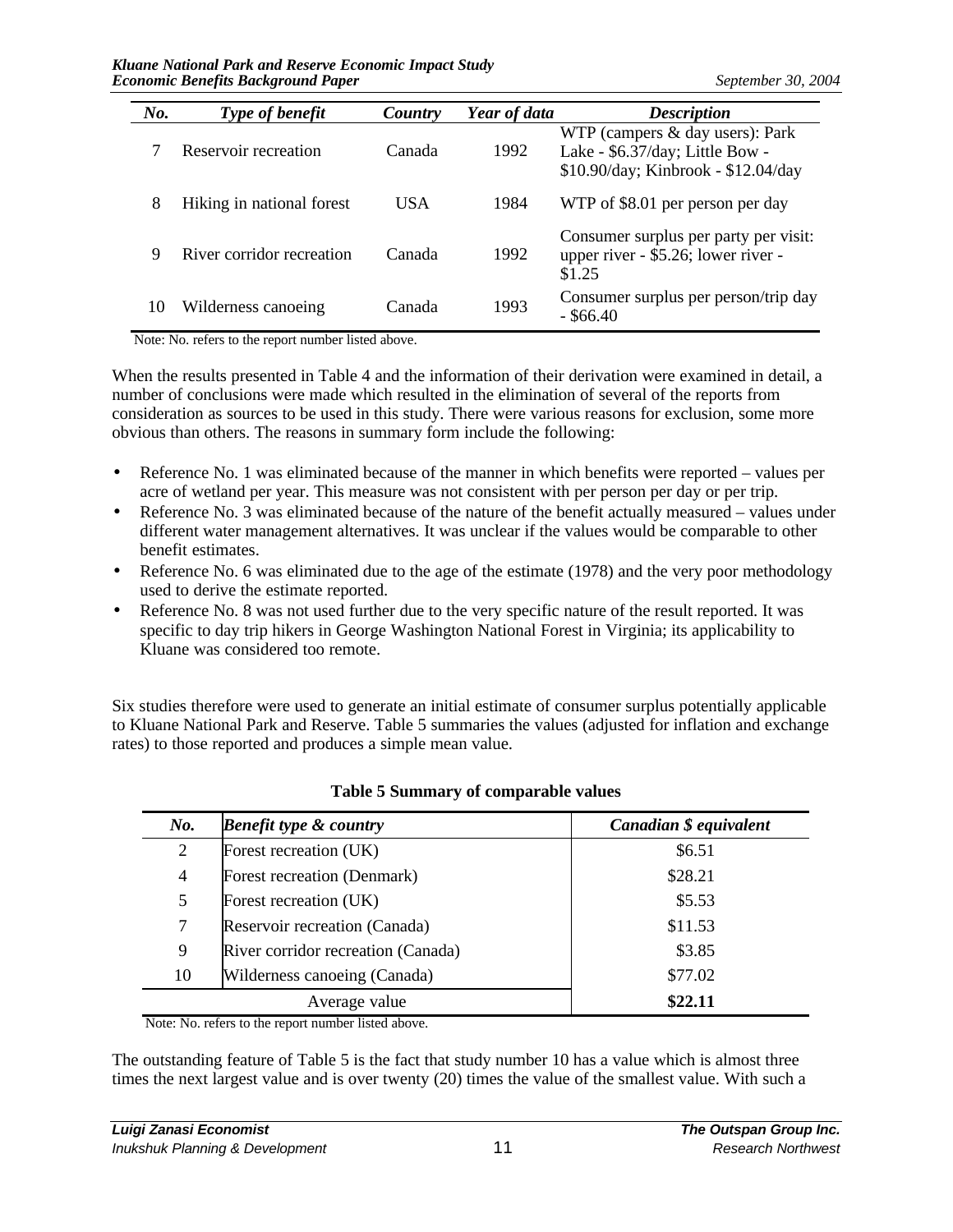large absolute and relative difference it is believed prudent to eliminate the value for wilderness canoeing from the mean value to be. With its elimination the average consumer surplus value falls to \$11.13.

#### 3.1.3 Indirect Users

Indirect users of Kluane NPR are more difficult to identify and it is therefore more difficult to ascribe benefit values to this group. As illustrated in Figure 2 above, the methods of collecting the value information entail specialized surveys, steps which have not been taken for Kluane National Park and Reserve (and indeed generally for most parks or protected areas). Further, there are no references to these values in the literature. As a result, it will be impossible to ascribe any value to this use.

#### *3.2 Non-use personal benefits*

Although there are three categories (option, bequest, existence) of benefits usually specified as comprising non-use values, most recent research has concluded that it is virtually impossible to differentiate between these benefits. As a result, the non-use benefits are usually termed "preservation benefits" now. This term will be used in the remainder of this section

Since non-users are difficult to identify, it is difficult to determine how many non-users there are, as well as to place values on these benefits. Specialized household surveys are required not only to identify these stakeholders but also to generate realistic estimates of the values involved. These expensive types of surveys have not been undertaken for this study of Kluane NPR.

There are two problems associated with deriving estimates of these values: one is the fact that we do not know the number of non-users (i.e. persons who enjoy preservation benefits from Kluane NPR) and the extent to which they gain preservation benefits from the park; and the other is that, although we have an estimate of the number of park users, these individuals have not been surveyed for their preservation values associated with Kluane NPR. The best that can be currently accomplished is a very crude estimate, based on other parks, recreation activities and areas from prior studies. There is no fully applicable source of non-use benefits for national parks.

Several secondary sources could be used, however, the most straightforward one is probably the best. A Colorado study<sup>7</sup> on the value of protecting rivers reported many different findings about preservation benefits and stated succinctly that when preservation values were included in the estimation of benefits, "the benefit estimate is more than 5 times the estimate for recreation use values alone<sup>8</sup>". This finding will be applied in this study since it provides a relatively simple and well researched basis for estimating preservation values. It creates a value based on use values, it does not introduce other site specific biases, nor does it relate the value to specific recreational activities. If we apply this approach, the biggest question is whether or not the factor of five (5) times use values is applicable to Kluane NPR.

If it is assumed (arbitrarily and in order to err on the side of conservatism) that this factor of five overstates the preservation benefits for Kluane National Park and Reserve, and a factor of four (4) is used, then a crude estimate of the total use and non-use benefits associated with KNPR can be generated. Assuming this factor applies equally to all account registers; estimates can be generated for each account. This is not a particularly satisfactory way of estimating these values, but is considered the best in the circumstances.

A summary of total personal benefits which incorporates these non-use value estimates is presented in Table 6.

 $\overline{a}$  $<sup>7</sup>$  L.D. Sanders, R.G. Walsh and J.B. Loomis. "Toward Empirical Estimation of the Total Value of Protecting</sup> Rivers" in Water Resources Research, Volume 26, No. 7, pp. 1345-1357, July, 1990. 8 Ibid, page 1350.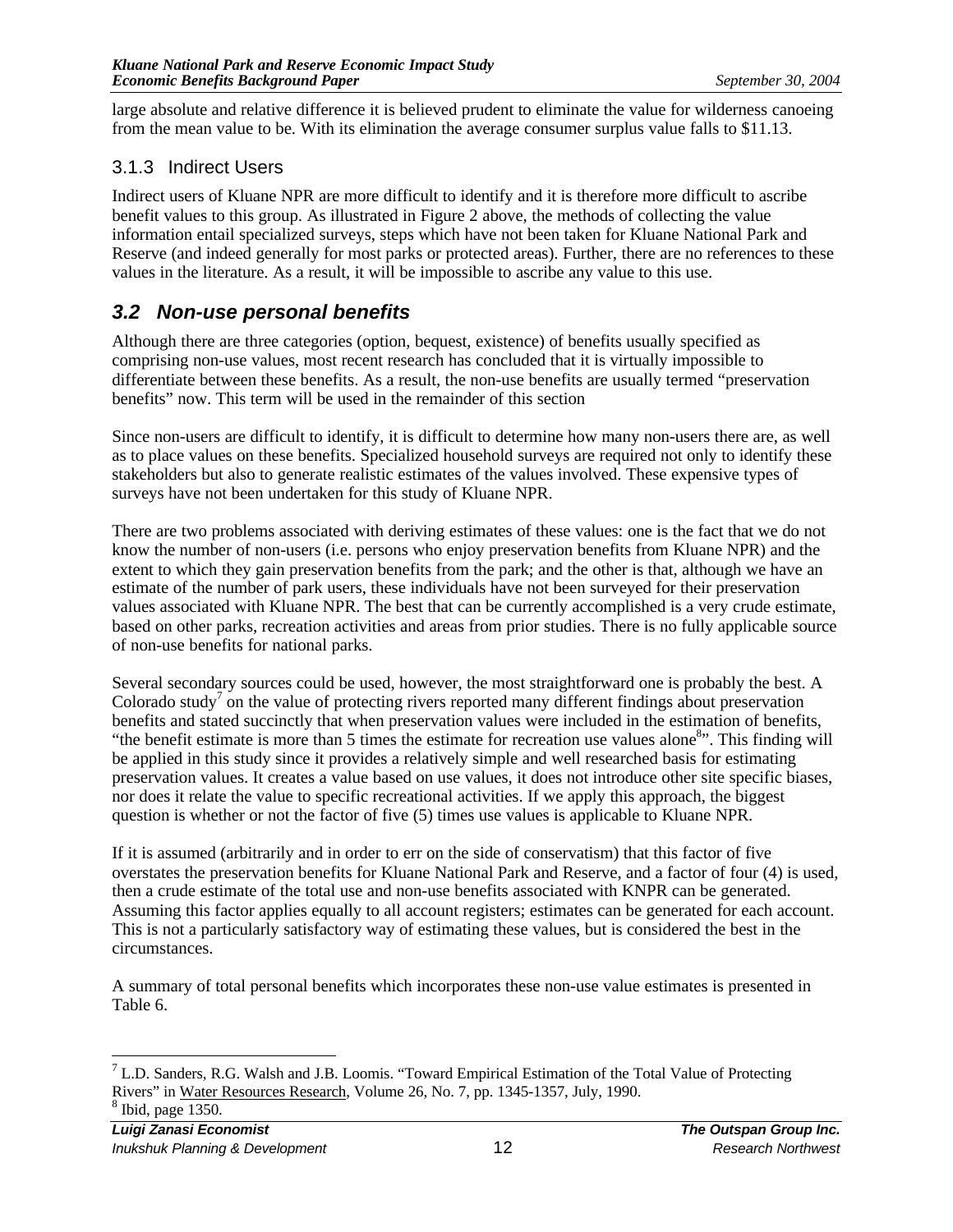|                         | <b>Account register</b> |           |               |  |
|-------------------------|-------------------------|-----------|---------------|--|
| <b>Benefits source</b>  | $HJ-Kluane$             | Yukon     | Outside Yukon |  |
| Use benefits            | \$5,920                 | \$27,751  | \$897,406     |  |
| Non-use benefits        | \$17,760                | \$83,253  | \$2,692,218   |  |
| Total personal benefits | \$23,680                | \$111,004 | \$3,589,624   |  |

#### **Table 6 Summary of personal use and non-use benefits estimates**

Note: The values shown should be viewed as probable order of magnitude estimates rather than precise values.

Based on the methods used to estimate personal benefits in this study (benefits transfer), it can be seen that almost all personal benefits associated with Kluane NPR are exported to other areas of the country and the world. This is an expected result given the relatively high level of use of the park by persons from foreign countries. They take the benefits associated with their visit to the park with them.

#### *3.3 Commercial benefits*

The results of the economic impact analysis reported in Background Paper No. 2 provide the bulk of the information required to estimate commercial benefits. The economic impact analysis requires some adjustments to reflect the account registers being used (i.e. which impacts to include as benefits). The information is available, however, to calculate these benefits for Kluane NPR.

Economic impact measures the contribution which spending makes upon the economy within the account register being considered. Economic benefits are based on these impacts; they are the impacts which occur because of spending by persons or organizations outside the account register which would not have occurred within the account register without the presence of Kluane NPR. This means that the spending associated with the use of the park by those residing within the account register cannot be included in the calculation of economic benefits; this spending would have taken place in the area even in the absence of the park. But in the case of KNPR, it is not only outside visitor spending that is included: virtually all funds used for operations and development of the park also come from outside the territory. Clearly these funds would not come to the area without the existence of the national park. The impacts associated with these benefits, therefore, can be included as economic benefits in the estimation of overall park benefits.

The account registers used are as follows: Haines Junction; Kluane region; and Yukon. In effect, however, since the differences between them are so small, the Haines Junction and the Kluane region account registers will be combined.

#### *Haines Junction/Kluane region account register*

To calculate the commercial economic benefits for Haines Junction, the impacts associated with spending on park visits by residents of Haines Junction and Kluane region must be deducted from the visitor spending impacts calculated earlier. Park statistics do not identify the number of park visits from the local area. However, it has been calculated that there were 2,334 Yukon residents identified as visits, and it would not be unreasonable to assume that 500 of these visits were made to Kluane NPR by residents of Haines Junction and the Kluane region. As a result, the impacts calculated earlier need to be adjusted for the overestimate associated with this spending. Or put in another way, the direct impacts associated with visitors from outside the Haines Junction and Kluane region represent the economic benefit retained in the Haines Junction/Kluane region account register.

Table 7 below summarizes the estimated visitor spending associated with visits to Kluane NPR. The economic impacts associated with spending by residents of Haines Junction and Kluane region (the first column) are not used in the calculation of commercial benefits within this account register.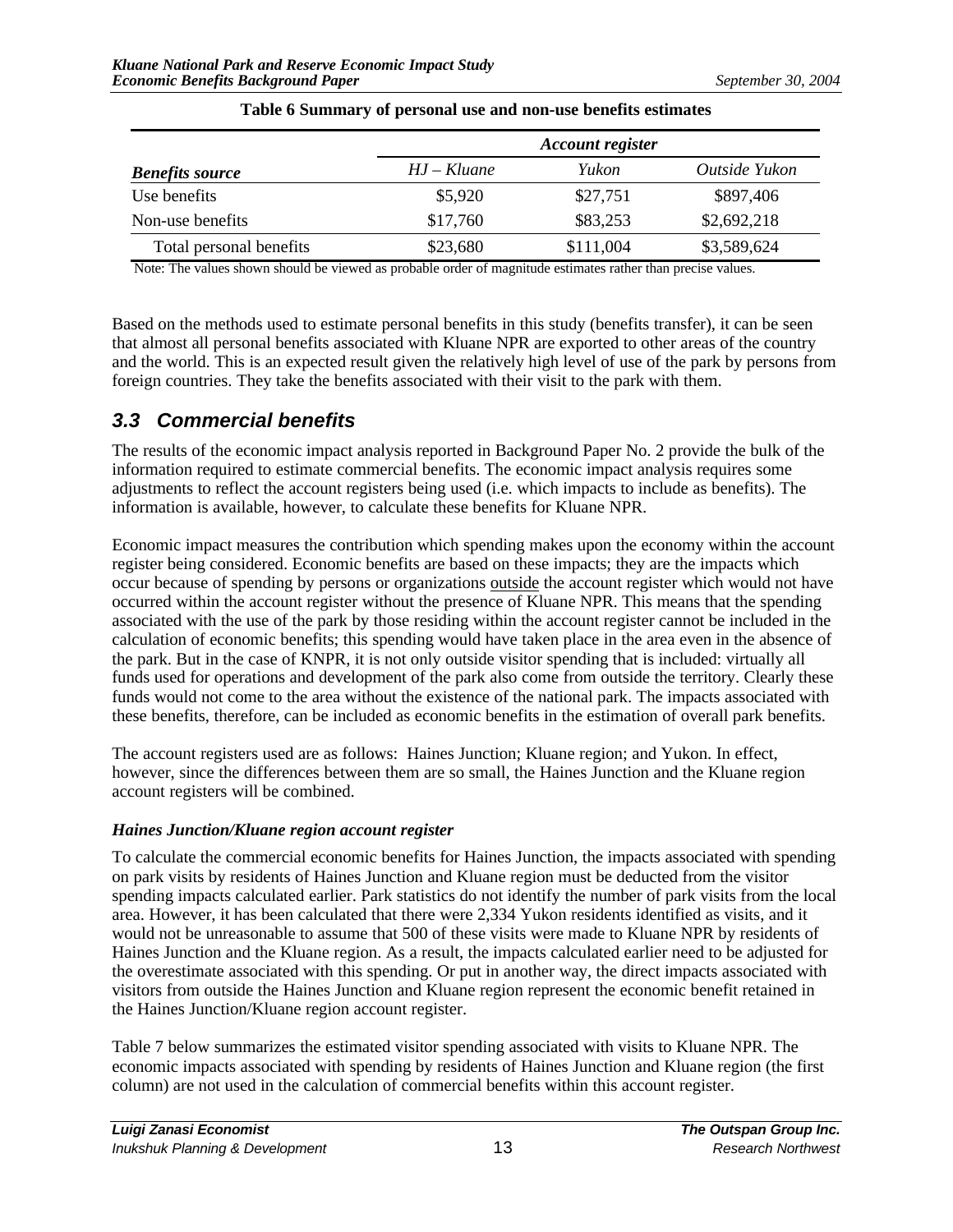|                          | Visitor origin/residence                          |                          |                                      |                                               |
|--------------------------|---------------------------------------------------|--------------------------|--------------------------------------|-----------------------------------------------|
| <i>Spending category</i> | Haines Junction<br>and Kluane region<br>residents | Other Yukon<br>residents | Other<br>Canadians and<br>foreigners | <b>Total</b> used to<br>calculate<br>benefits |
| Transportation           | \$4,100                                           | \$15,039                 | \$1,181,934                          | \$1,196,973                                   |
| Accommodation            | \$2,100                                           | \$7,703                  | \$908,868                            | \$916,571                                     |
| Groceries/alcohol        | \$699                                             | \$2,568                  | \$362,982                            | \$365,550                                     |
| <b>Restaurants</b>       | \$1,801                                           | \$6,602                  | \$378,509                            | \$385,111                                     |
| Recreation/entertainment | \$699                                             | \$2,568                  | \$182,939                            | \$185,507                                     |
| Other spending           | \$600                                             | \$2,200                  | \$145,975                            | \$148,176                                     |
| Total                    | \$10,000                                          | \$36,680                 | \$3,161,207                          | \$3,197,887                                   |

#### **Table 7 Total visitor spending by category and major origin**

Note: The Haines Junction and Kluane region residents' column is not used to calculate economic benefits within this account register.

The economic impacts associated with the applicable spending are calculated as:

| Direct GDP              | \$419,488 |
|-------------------------|-----------|
| Direct Labour Income    | \$338,331 |
| Direct Employment (FTE) | 11.0      |
| Tax Revenues            | \$41,282  |

In addition to the visitor spending impacts, there are the impacts associated with park operations and development, including salaries to staff. Table 8 below shows spending on goods, service and materials, and where these expenditures occurred. KNPR wages and salaries, totalling \$1,286,022, are not included in the table.

### *Area of Spending Spending per Area Percentage of Spending* Haines Junction  $$216,590$  29.3% Kluane region \$ 8,228 1.1% Rest of Yukon \$355,344 48.1% Rest of Canada  $$142,763$  19.3% USA  $$16,557$  2.2% Rest of world  $\qquad \qquad$  80  $\qquad \qquad$  0% Total 5739,483 100%

#### **Table 8 Percentage of KNPR spending by area**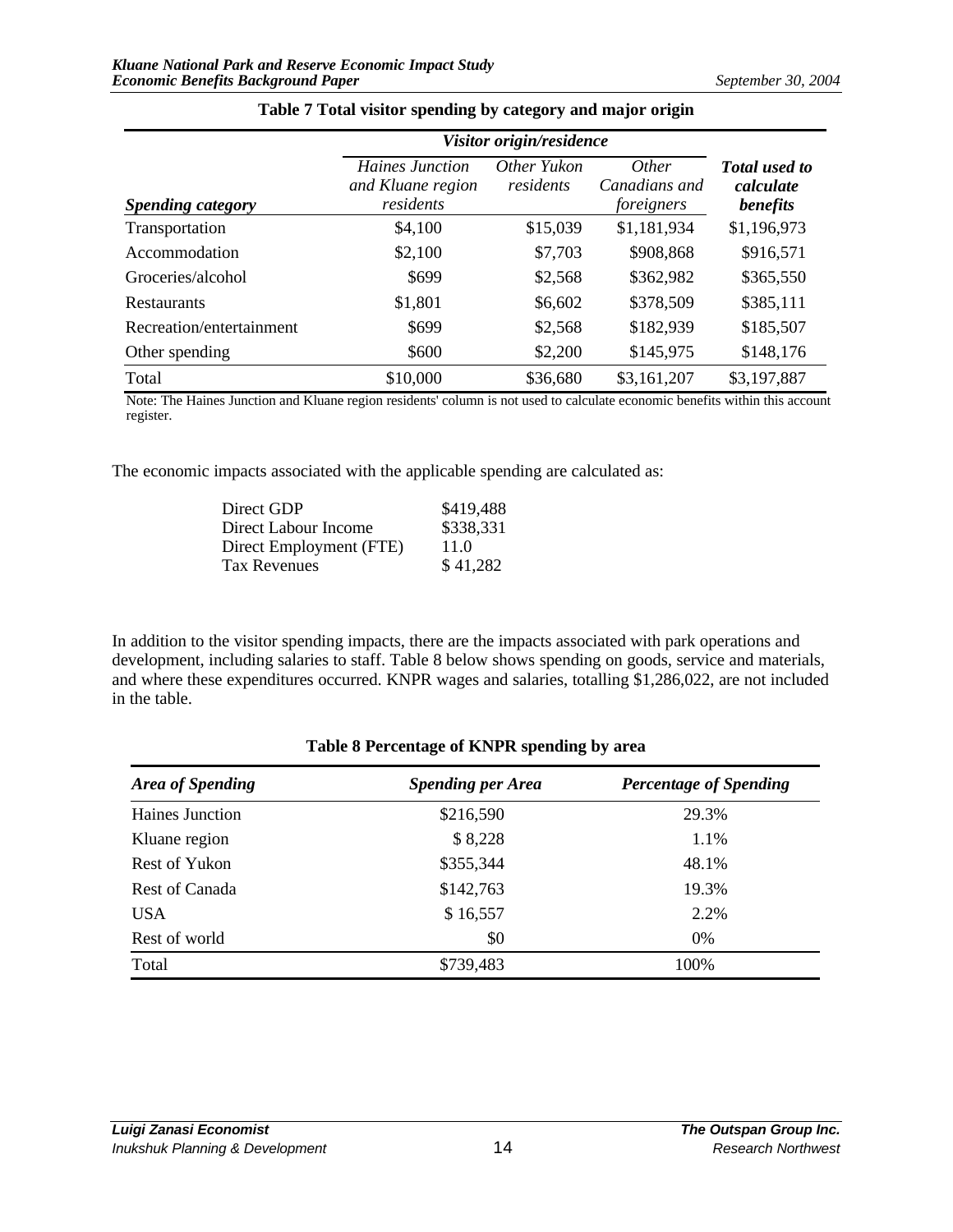The economic impacts associated with the spending by the park in Haines Junction and Kluane region are summarized as follows:

| \$1,390,396 |
|-------------|
| \$1,343,653 |
| 28.9        |
| \$6,481     |
|             |

In summary, the commercial economic benefits to the Haines Junction and Kluane region from the spending of visitors and the park are as follows:

| Direct GDP              | \$1,809,884 |
|-------------------------|-------------|
| Direct Labour Income    | \$1,681,984 |
| Direct Employment (FTE) | 40.9        |
| Tax Revenues            | \$47,763    |

These values represent the commercial benefits to the Haines Junction/Kluane region attributable to the existence of Kluane NPR.

#### *Yukon account register*

In a similar manner the commercial economic benefits to the territory as a whole can be calculated. In this account register, only the spending of visitors from outside the territory can be used to calculate economic impacts. The numbers shown in Table 7 above summarizes the estimated visitor spending associated with visits to Kluane NPR. The economic impacts associated with spending by all residents of the Yukon are not included in the calculation of commercial benefits within this account register.

The economic impacts associated with the applicable spending have been calculated to be:

| Direct and Indirect GDP           | \$557,442 |
|-----------------------------------|-----------|
| Direct and Indirect Labour Income | \$421,870 |
| Direct and Indirect Employment    | 12.8 FTE  |
| Tax Revenues                      | \$40,811  |
|                                   |           |

Again, as for the Haines Junction/Kluane Region register, there are also the impacts associated with park operations and development. Total spending by KNPR within the territory (the first three rows of Table 8 above) plus \$1,286,022 paid in wages and salaries in the Yukon is used to calculate benefits.

The economic impacts associated with the spending by the KNPR in the Yukon Territory are summarized as follows:

| Direct and Indirect GDP                   | \$2,067,602 |
|-------------------------------------------|-------------|
| Direct and Indirect Labour Income         | \$1,773,780 |
| Direct and Indirect Employment (FTE) 44.3 |             |
| Tax Revenues                              | \$14,871    |

In summary, the commercial economic benefits to the Haines Junction and Kluane region from the spending of visitors and the parks are as follows:

| \$2,625,043 |
|-------------|
| \$2,195,650 |
|             |
| \$55,682    |
|             |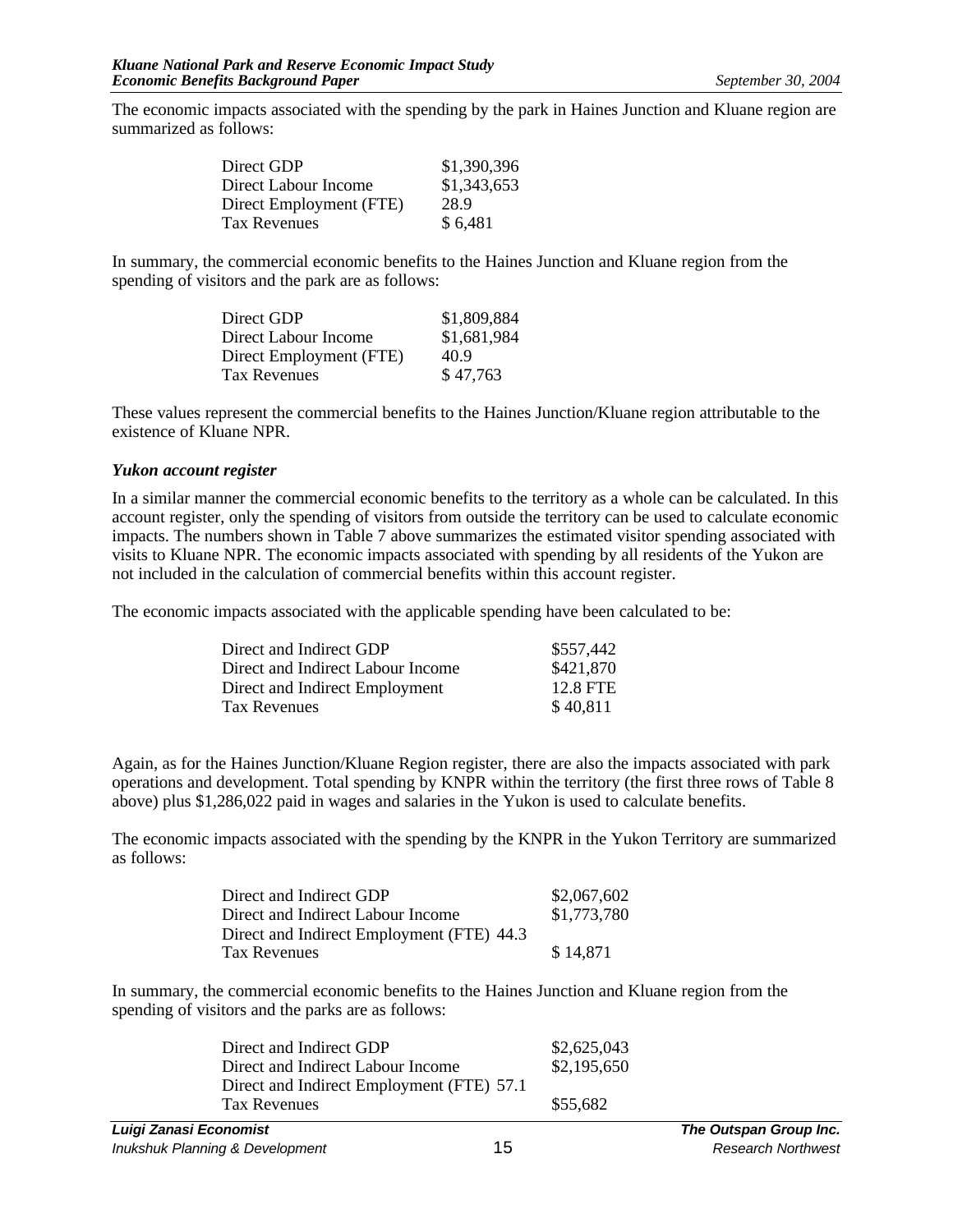These values are the total commercial benefits to Yukon attributable to Kluane NPR.

#### *Summary of KNPR commercial benefits*

Table 9 below presents a summary of the commercial benefits associated with spending attributable to Kluane NPR. This summary table indicates that over half of the commercial benefits received in the territory are felt in the Haines Junction-Kluane region. It also indicates that a high percentage of the commercial benefits are received as income to labour. The region around the park enjoys approximately 41 person-years of employment due to the park, while the Yukon enjoys just over 57 person-years.

|                               | <b>Account register</b>       |             |  |
|-------------------------------|-------------------------------|-------------|--|
| <b>Benefit measure</b>        | Haines Junction-Kluane region | Yukon       |  |
| <b>Gross Domestic Product</b> | \$1,809,884                   | \$2,625,043 |  |
| Labour income                 | \$1,681,984                   | \$2,195,650 |  |
| Employment (FTE)              | 40.9                          | 57.1        |  |
| Tax revenue                   | \$47,763                      | \$55,682    |  |

#### **Table 9 Summary of commercial benefits associated with Kluane NPR**

Note: Tax revenue includes only taxes on products and services (e.g. GST, excise taxes, and property taxes, licences, and fees). Income tax is not included in the model.

The measure of the gross domestic product for each account register is the measure added to the personal benefits to generate a sub-total economic benefit estimate.

#### *3.4 Societal benefits*

As Figure 1 indicated, societal benefits are the most comprehensive and yet the most difficult to estimate. They encompass many social values and public goods. Generally, we do not have the capability to quantify many of these benefits. The types of benefits included as societal benefits include:

- Financial transfers
- Ecological functions/ecosystem services
- Resource integrity maintenance
- Health, education and scientific benefits
- International responsibilities
- Quality of life and business location decisions

Most readers of this report will acknowledge that these benefits exist and are real. However, quantifying these benefits in monetary terms is difficult, to say the least. In fact, economics has yet to create the methodologies to place values on many of these benefits. Our understanding of the sources of value exceeds our ability to place values on them.

#### *Financial transfers*

Revenue received by Kluane NPR from park users amounted to \$59,109, as reported earlier. Of this amount, \$1,419 has been accounted for as part of the personal benefits received by Yukon residents, and \$355 by residents of Haines Junction – Kluane region. The remaining amount - \$57,355 – reflects part of the personal benefits received by non-Yukon residents, but an amount they actually paid. Using our account registers the financial transfers can be summarized as follows: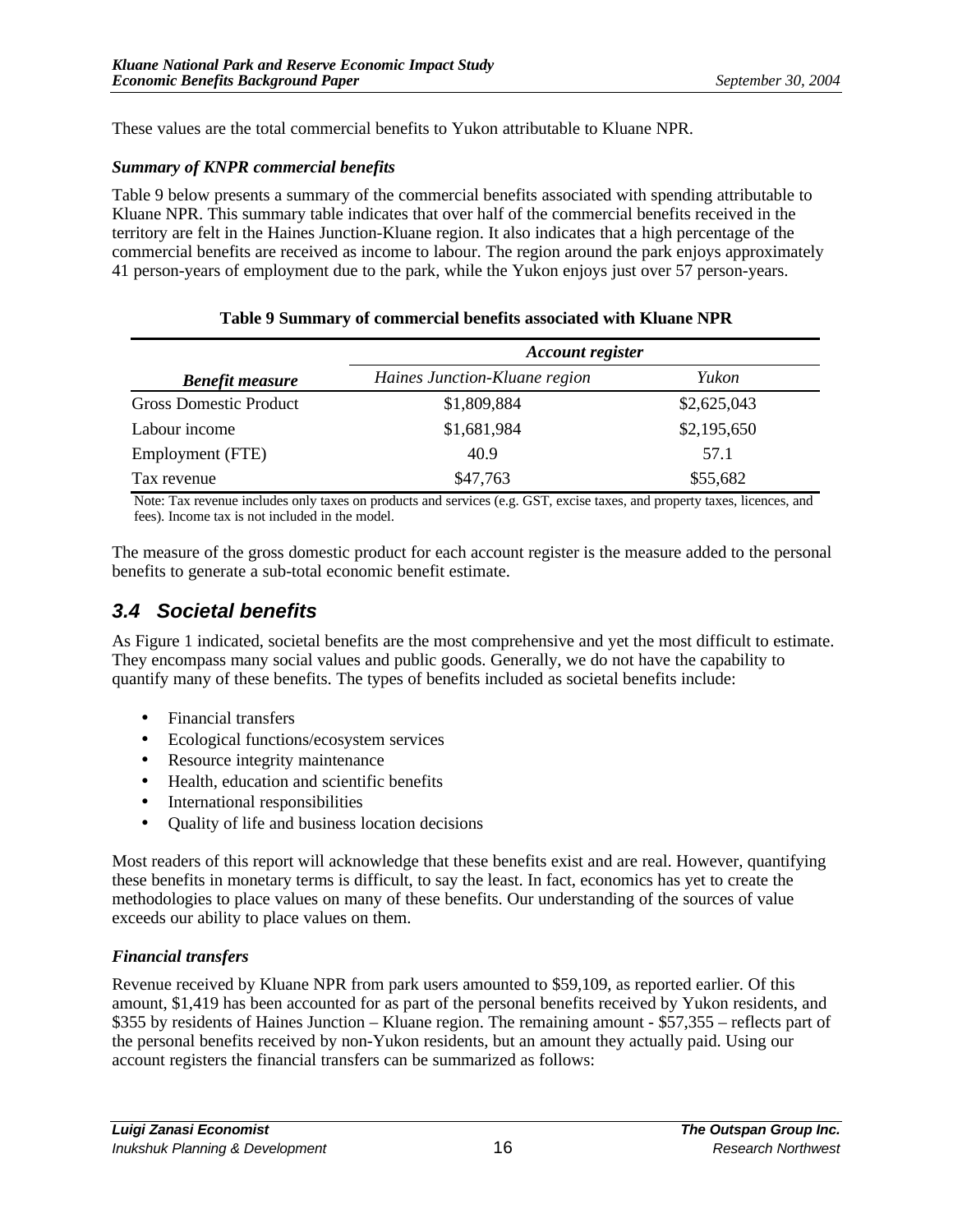|                           | HJ - Kluane | Yukon    |
|---------------------------|-------------|----------|
| <b>Financial Transfer</b> | \$58,754    | \$57,335 |

From the perspective of Haines Junction – Kluane region, a transfer of \$58,754 can be considered as a societal benefit resulting from the fees paid by persons from outside the area. From a Yukon perspective, the financial transfer is \$57,335. This \$57,355 then can be considered as a transfer of funds to the Yukon because of the park. This amount is considered as a societal benefit since it is funding transferred to the park from outside the Yukon.

It is not known to what extent other sources of funds were used for programs and activities related to Kluane National Park and Reserve from other sources outside the Yukon, such as WWF, UNESCO, other NGOs or other organizations. If there were such funds being spent, then those specifically related to KNPR could be viewed as a financial transfer that could be included in this benefit component.

#### *Ecological functions*

As a natural area, Kluane National Park and Reserve maintains and sustains ecological functions or ecosystem services. These functions and services have a value for all society. The types of functions and services which produce value were briefly outlined in Figure 1, the generalized framework of economic benefits, and include such things as: primary production, sequestering carbon dioxide, soil formation, herbivory, carnivory, oxygen production, population moderation, nutrient transport, moderation of macroand microclimate, decomposition, maintenance of genetic diversity, and others. There are several sources in the literature describing these functions/services.<sup>9</sup>

Ecological functions, however, are not predicated on the establishment of a national park; they occur with or without any designation. To attribute these benefits to KNPR therefore is not entirely just. However to the extent the national park maintains these functions and services, they can be considered within the next component of societal benefits: maintenance of resource integrity.

#### *Resource integrity maintenance*

Certain activities (recreation, sightseeing, photography, etc.) which were undertaken before park establishment, when undertaken in a sustainable manner and in harmony with other activities which fulfil the mandate of the national park or are allowed by treaty (e.g. traditional uses), produce benefits for the participants or users. These benefits which were produced previous to park establishment are maintained by the park. The integrity of the resources is maintained as is the level of benefit which was previously produced. At the same time, incompatible uses are not allowed —mining, forestry, agriculture, etc — thus further maintaining resource integrity. Clearly the extent to which this value is being generated in Kluane National Park and Reserve is impossible to estimate in quantitative terms.

#### *Health, education and scientific benefits*

The estimation of health, education and scientific benefits from Kluane National Park and Reserve is difficult to achieve. Some studies of human health have calculated preliminary numbers on the reduced cost of health care when the population is more fit. Recreational activities in KNPR would contribute to visitors' health and presumably thereby have an effect upon the health costs incurred in their area of residence, but to use these numbers requires a too large leap of faith. No estimate of the health benefits to society will be produced by this study.

 $\overline{a}$ 9 See, for example, Mosquin, T., P.G. Whiting, D.E McAllister, *Canada's Biodiversity: The Variety of Life, Its Status, Economic Benefits, Conservation Costs and Unmet Needs*, Canadian Museum of Nature, 1995; Costanza, *et. al.* "The Value of the World's Ecosystem Services and Natural Capital" in *Nature*, May 1997; and D. Pimentel, *et. al.*, "Economic and Environmental Benefits of Biodiversity" in *BioScience*, Vol. 47 No. 11. (December, 1997)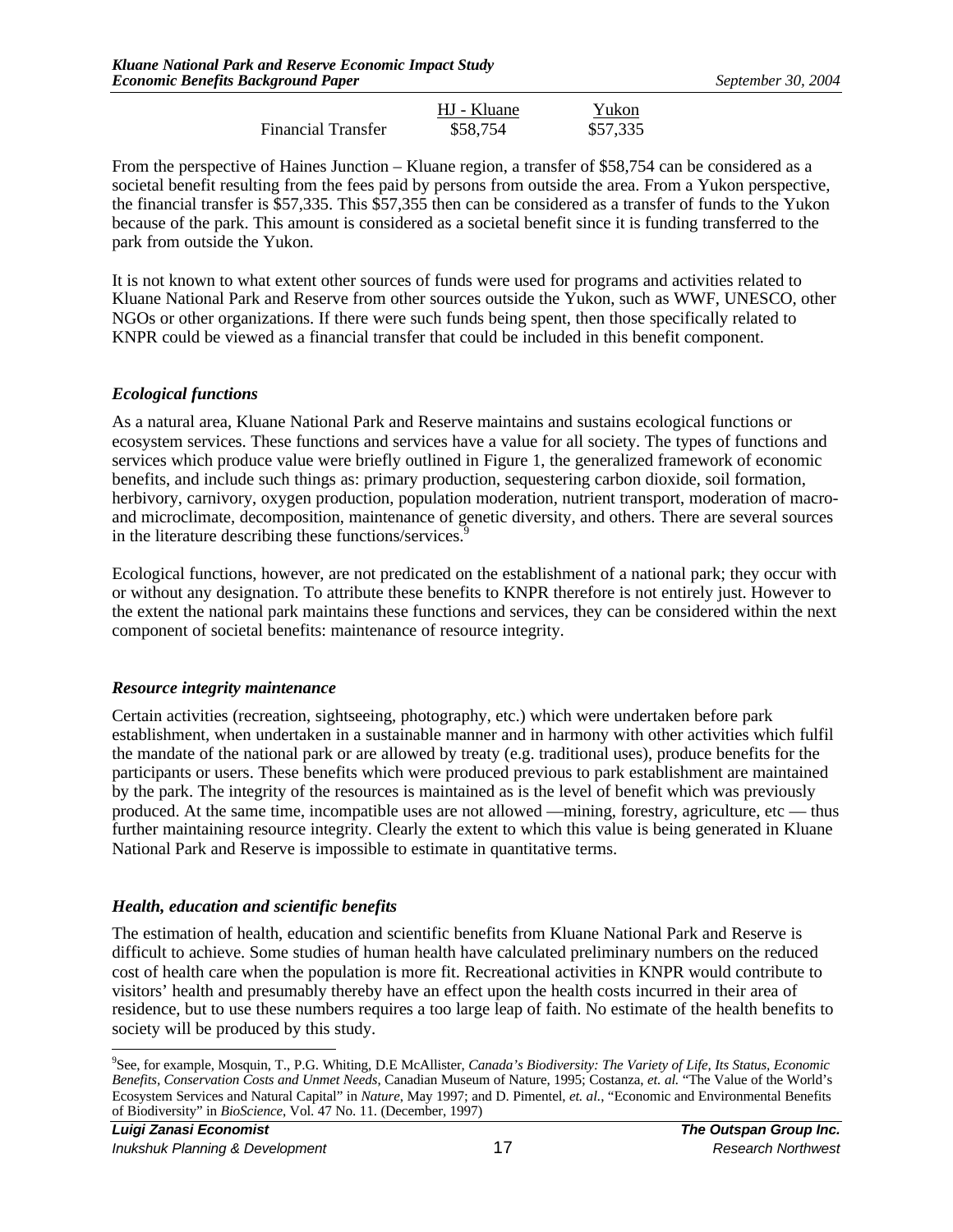In a similar vein, society is better off when the population is better educated. It can be said that visitors to Kluane National Park and Reserve enhance their education by experiencing the park and reading and understanding the information available on the park. The extent to which this enhanced education of park visitors produces a measurable benefit to society is not yet calculable.

Similarly, society is improved with scientific discoveries and advances. Scientific research has occurred at KNPR, and therefore it could be stated that science has advanced because of the park. But, once again, the extent to which this scientific progress produces a measurable benefit to society is not yet calculable.

#### *International responsibilities*

Canada participates actively in many international conventions and agreements concerning natural resources, wildlife habitat, biodiversity and the protection of areas of natural significance. One of the means of meeting these international responsibilities is through national parks. Kluane National Park and Reserve, along with Alaska's Wrangell-St. Elias and Glacier National Park, and British Columbia's Tatshenshini Alsek Park, forms the largest international protected area in the world. This combined area is a designated World Heritage Site under UNESCO. By participating in the World Heritage Convention, Canada enjoys a reputation as a responsible partner in natural resource conservation. This reputation has value. The Yukon and Canada benefit from such participation.

There is currently no information on the magnitude of this benefit, nor on the specific methods one might apply to determine such values. It existence, however, is acknowledged.

#### *Quality of life and business location decisions*

The intangible benefits of living and working in the area of a national park can be significant. The quality of life for many is substantially enhanced by the existence of national parks, and Kluane in particular. This is true for not only those who live and work in the area of Kluane NPR but for all Yukoners and Canadians.

Business surveys have found that the location of a business can frequently be influenced by the quality of life and the availability of varied experiences for staff members. Questions of commercial efficiency are a large part of the decision, but where these efficiencies are equal, the location which affords employees a higher quality of life is the preferred location. Areas with large natural areas and cultural diversity frequently are viewed as potential sources of a higher quality of life and are therefore preferred. The extent to which KNPR has influenced businesses to locate in the Kluane region, the Yukon or Canada has yet to be determined. But it is clear that national parks such as Kluane are all part of an effort to improve the quality of life for Canadians and society in general.

No estimate of any value derived from this societal benefit can be made here.

#### *3.5 Summary of KNPR's economic benefits*

Table 10 below presents a summary of the quantified economic benefits derived from Kluane NPR in 2002-03. While the numbers are impressive, they tell only a part of the story of the value of the park.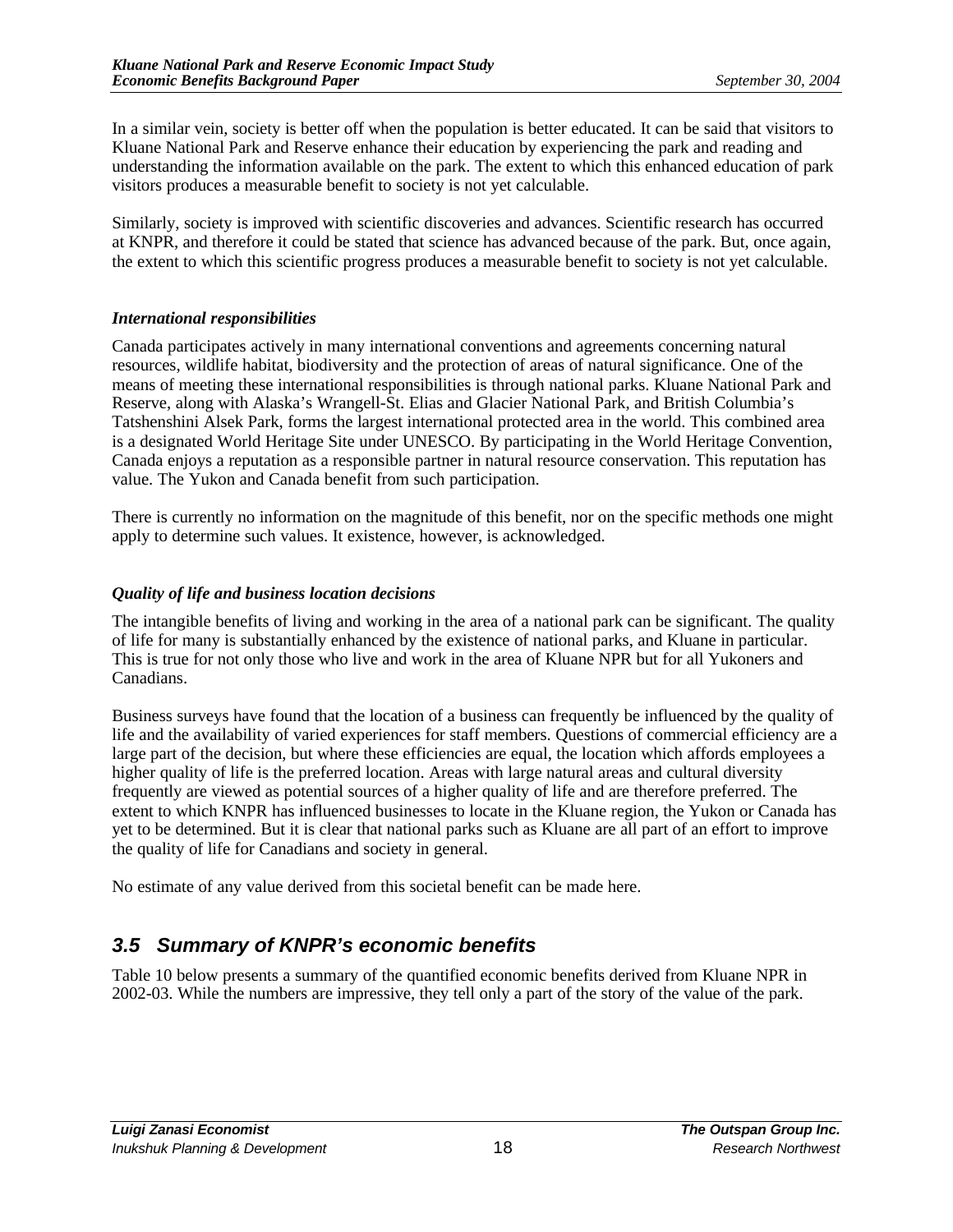| <b>Benefit category</b> | <b>Account register</b> |             |
|-------------------------|-------------------------|-------------|
|                         | $HJ-Kluane$             | Yukon       |
| Personal benefits       | \$5,920                 | \$27,751    |
| Commercial benefits     | \$1,809,884             | \$2,625,043 |
| Societal benefits       | \$58,754                | \$57,335    |
| Total benefits          | \$1,874,558             | \$2,710,129 |

#### **Table 10 Summary of quantitative benefits from Kluane NPR, 2002-03**

Table 10 indicates several things:

- 1. Personal benefits derived from Kluane National Park and Reserve are small in relation to the commercial and societal benefits retained in the area for both account registers. This is a function of the small population in the area and their relatively small use of the park compared to others from outside the region or territory.
- 2. The commercial value of Kluane National Park and Reserve to the region and the territory is significant.
- 3. The societal benefits are inadequately quantified and do not reflect the societal value which the park generates to these account registers. Further research needs to be undertaken to not only quantify some of the values left unquantified (and not included) but to expand the list of societal benefits specific to KNPR.